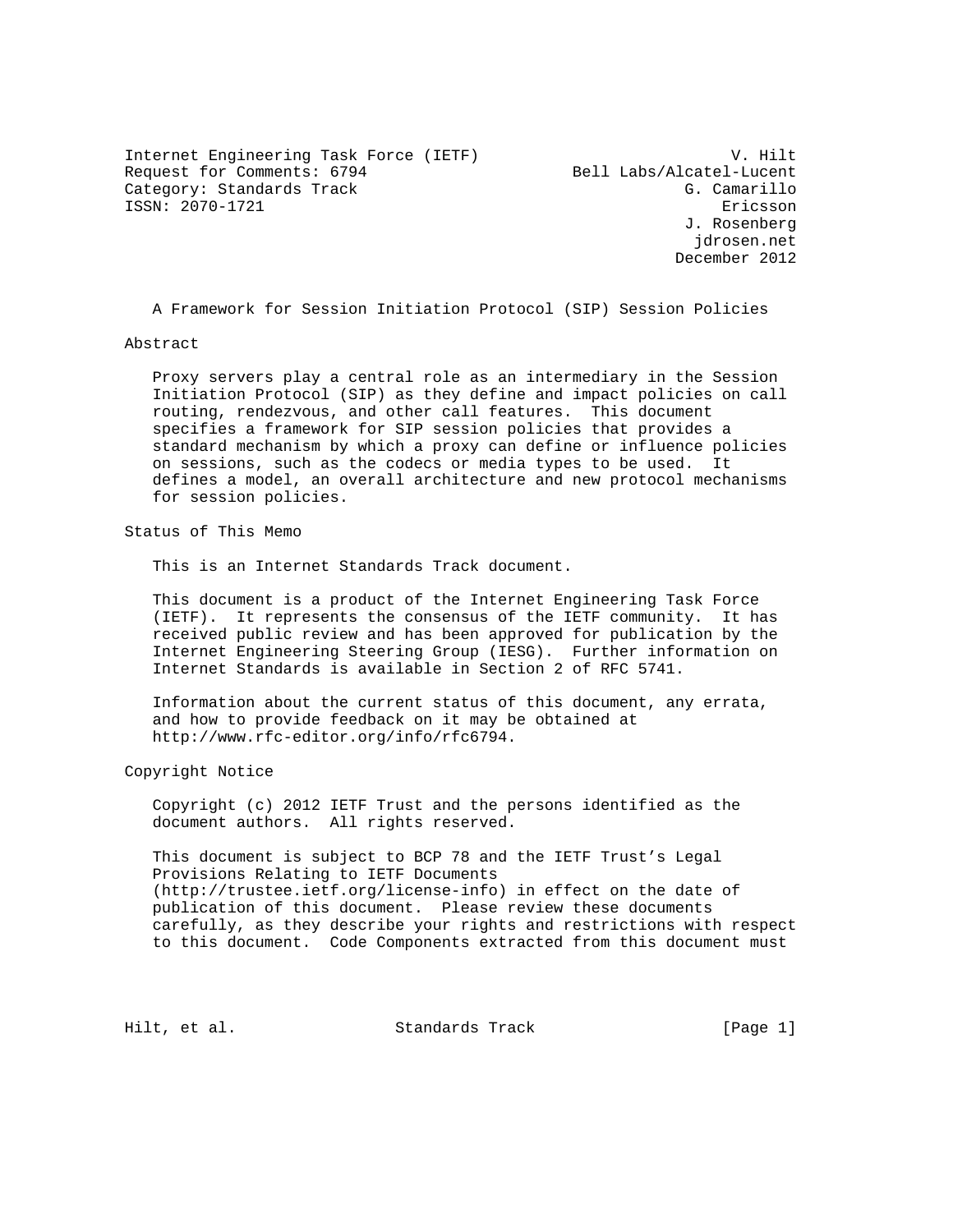include Simplified BSD License text as described in Section 4.e of the Trust Legal Provisions and are provided without warranty as described in the Simplified BSD License.

## Table of Contents

| 3.2.2. User Agent Server (UAS) Behavior 8                 |
|-----------------------------------------------------------|
|                                                           |
|                                                           |
|                                                           |
|                                                           |
|                                                           |
|                                                           |
| 4.4. UA/Policy Server Rendezvous 15                       |
|                                                           |
|                                                           |
|                                                           |
| 4.4.4. Caching the Local Policy Server URI 21             |
| 4.4.5. Header Field Definition and Syntax 22              |
|                                                           |
| 4.5.1. Creation and Management 24                         |
| 4.5.2. Contacting the Policy Server 25                    |
| 4.5.3. Using Session Policies 26                          |
|                                                           |
|                                                           |
| 6.1. Registration of the "Policy-ID" Header Field 29      |
| 6.2. Registration of the "Policy-Contact" Header Field 29 |
| 6.3. Registration of the "non-cacheable" Policy-Contact   |
|                                                           |
| 6.4. Registration of the "policy" SIP Option Tag 29       |
|                                                           |
|                                                           |
|                                                           |
|                                                           |
| Appendix B. Session-Specific Policies - Call Flows 32     |
|                                                           |
|                                                           |
| B.3. Multiple Policy Servers for the UAS 35               |

Hilt, et al. Standards Track [Page 2]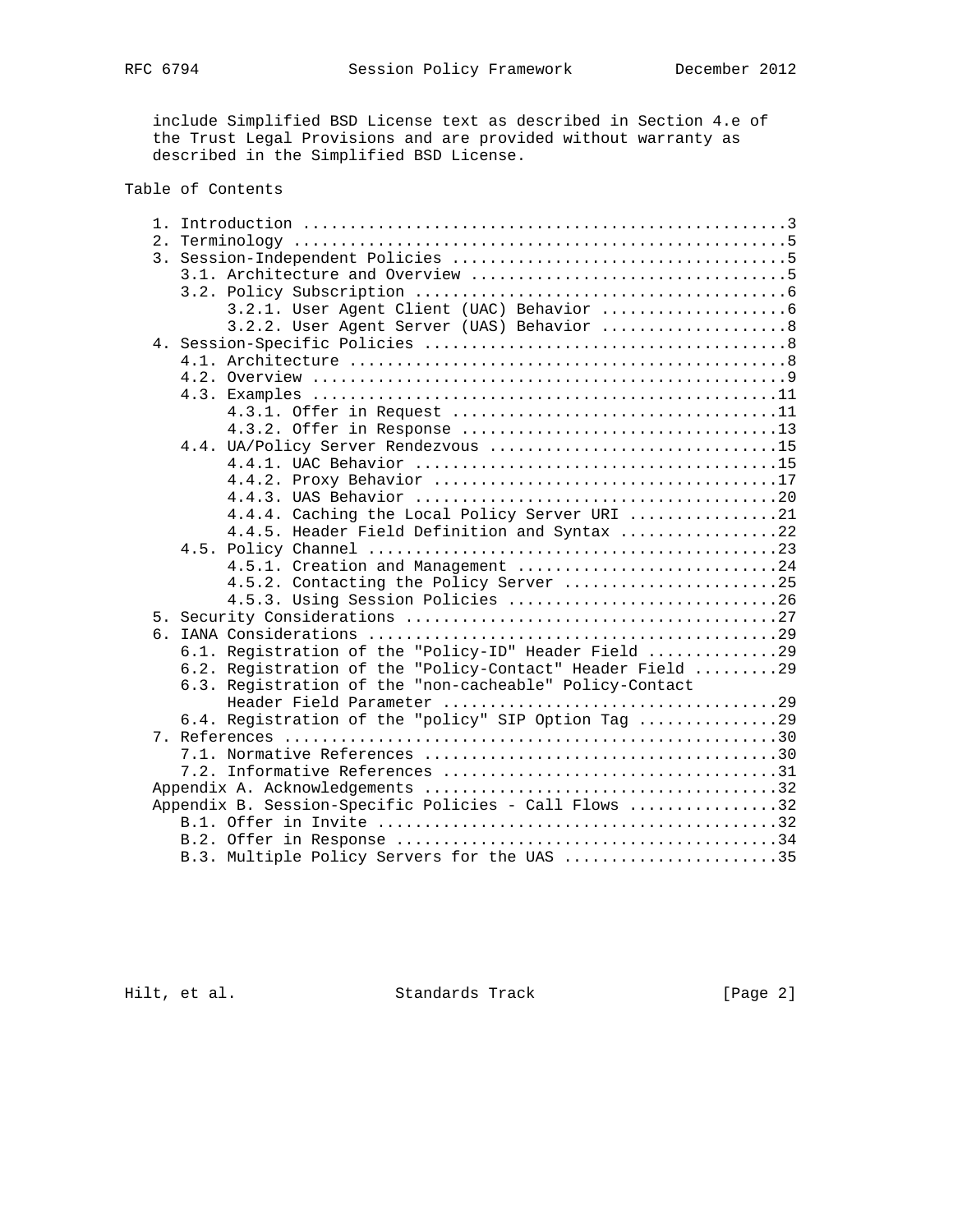## 1. Introduction

 The Session Initiation Protocol (SIP) [RFC3261] is a signaling protocol for creating, modifying and terminating multimedia sessions. A central element in SIP is the proxy server. Proxy servers are intermediaries that are responsible for request routing, rendezvous, authentication and authorization, mobility, and other signaling services. However, proxies are divorced from the actual sessions - audio, video, and session-mode messaging -- that SIP establishes. Details of the sessions are carried in the payload of SIP messages, and are usually described with the Session Description Protocol (SDP) [RFC4566].

 Experience has shown that there is a need for SIP intermediaries to impact aspects of a session. For example, SIP can be used in a wireless network, which has limited resources for media traffic. During periods of high activity, the wireless network provider could want to restrict the amount of bandwidth available to each user. With session policies, an intermediary in the wireless network can inform the user agent (UA) about the bandwidth it has available. This information enables the user agent to make an informed decision about the number of streams, the media types, and the codecs it can successfully use in a session. Similarly, a network provider can have a service level agreement with a user that defines the set of media types the user can use. With session policies, the network can convey the current set of policies to user agents, enabling them to set up sessions without inadvertently violating any of the network policies.

 In another example, a SIP user agent is using a network that is connected to the public Internet through a firewall or a network border device. The network provider would like to tell the user agent that it needs to send its media streams to a specific IP address and port on the firewall or border device to reach the public Internet. Knowing this policy enables the user agent to set up sessions across the firewall or the network border. In contrast to other methods for inserting a media intermediary, the use of session policies does not require the inspection or modification of SIP message bodies.

 Domains often have the need to enforce the session policies they have in place. For example, a domain might have a policy that disallows the use of video and can have an enforcement mechanism that drops all packets containing a video encoding. Unfortunately, these enforcement mechanisms usually do not inform the user about the policies they are enforcing. Instead, they silently keep the user from doing anything against them. This can lead to a malfunctioning of devices that is incomprehensible to the user. With session

Hilt, et al. Standards Track [Page 3]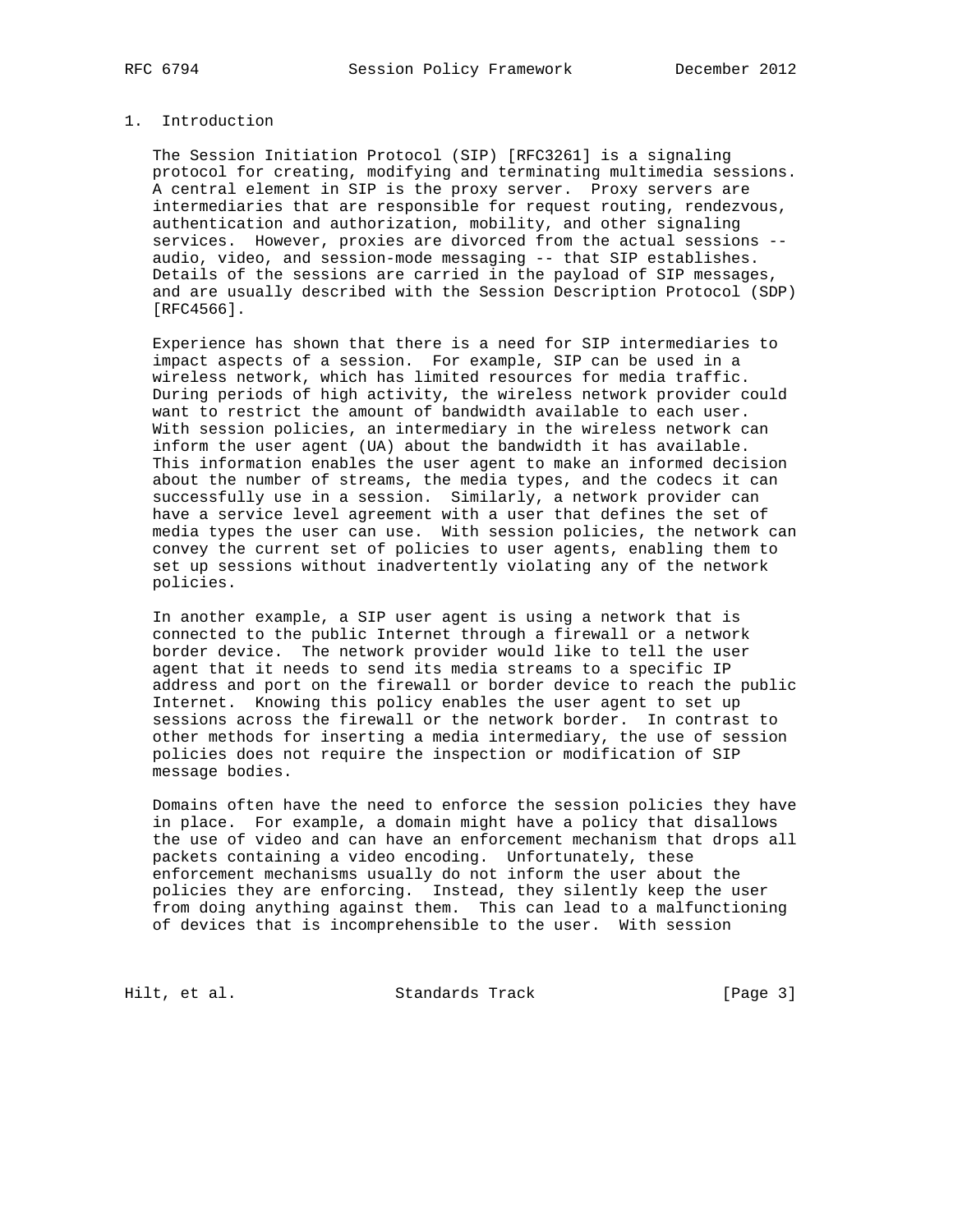policies, the user knows about the current network policies and can set up policy-compliant sessions or simply connect to a domain with less stringent policies. Thus, session policies provide an important combination of consent coupled with enforcement. That is, the user becomes aware of the policy and needs to act on it, but the provider still retains the right to enforce the policy.

 Two types of session policies exist: session-specific policies and session-independent policies. Session-specific policies are policies that are created for one particular session, based on the session description of that session. They enable a network intermediary to examine the session description a UA is proposing and to return a policy specifically for that session description. For example, an intermediary could open pinholes in a firewall/NAT for each media stream in the proposed session description. It can then return a policy for the session description that replaces the IP addresses and ports of the UA with the ones opened in the firewall/NAT that are reachable from the exterior. Session-specific policies provide information about a specific session to a domain, which can be used to implement policies for opening pinholes on a firewall/NAT. Since session-specific policies are tailored to a session, they only apply to the session for which they are created. Session-specific policies are created on a session-by-session basis at the time the session is established.

 Session-independent policies, on the other hand, are policies that are created independent of a session and generally apply to all SIP sessions set up by a user agent. A session-independent policy can, for example, be used to inform user agents about an existing bandwidth limit or media type restrictions. Since these policies are not based on a specific session description, they can be created independent of an attempt to set up a session and only need to be conveyed to the user agent when it initializes (e.g., at the time the device is powered on) and when policies are changed.

 This specification defines a framework for SIP session policies. It specifies a model, the overall architecture and new protocol mechanisms that are needed for session-independent and session specific policies. Since session-specific and session-independent policies have different requirements, this specification defines two different mechanisms to deliver them to user agents. These mechanisms are independent of each other, and, depending on whether one or both types of session policies are needed, it is possible to use the session-specific or the session-independent mechanism or both to deliver policies to user agents.

Hilt, et al. Standards Track [Page 4]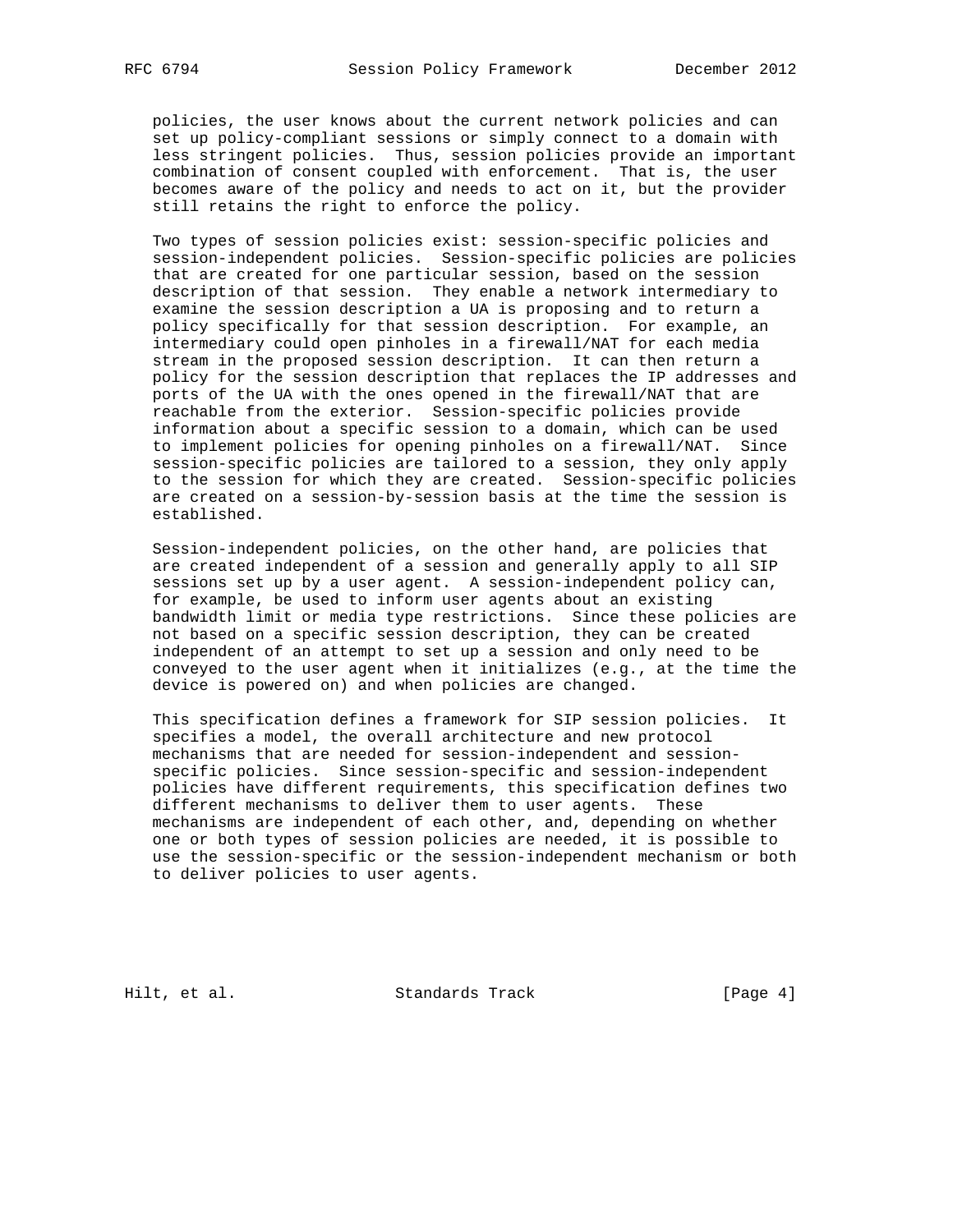It is RECOMMENDED that UAs and intermediaries use the mechanisms defined in this specification for signaling session policies to endpoints. To ensure backwards compatibility with UAs that do not support this specification, intermediaries may choose to resort to existing mechanisms such as rejecting sessions that are not policy compliant with a 488 response as a fallback solution if a UA does not indicate support for session policies. UAs that do not support session policies will receive the same user experience as they would today. As these techniques are known to have many drawbacks, it is RECOMMENDED that UAs and intermediaries use explicit signaling of policies using the mechanisms defined in this specification.

2. Terminology

 The key words "MUST", "MUST NOT", "REQUIRED", "SHALL", "SHALL NOT", "SHOULD", "SHOULD NOT", "RECOMMENDED", "MAY", and "OPTIONAL" in this document are to be interpreted as described in [RFC2119].

3. Session-Independent Policies

 Session-independent policies are policies that are created independent of a session and generally apply to all sessions a user agent is setting up. They typically remain stable for a longer period of time and apply to any session set up while they are valid. However, it is possible for session-independent policies to change over time. For example, a policy that defines a bandwidth limit for a user can change during the day, defining a lower limit during peak hours and allow more bandwidth off-peak. The policy server informs a UA when session-independent policies change.

#### 3.1. Architecture and Overview



#### Figure 1

 A SIP UA can receive session-independent policies from one or more policy servers. In a typical configuration, a UA receives session independent policies from a policy server in the local network domain

Hilt, et al. Standards Track [Page 5]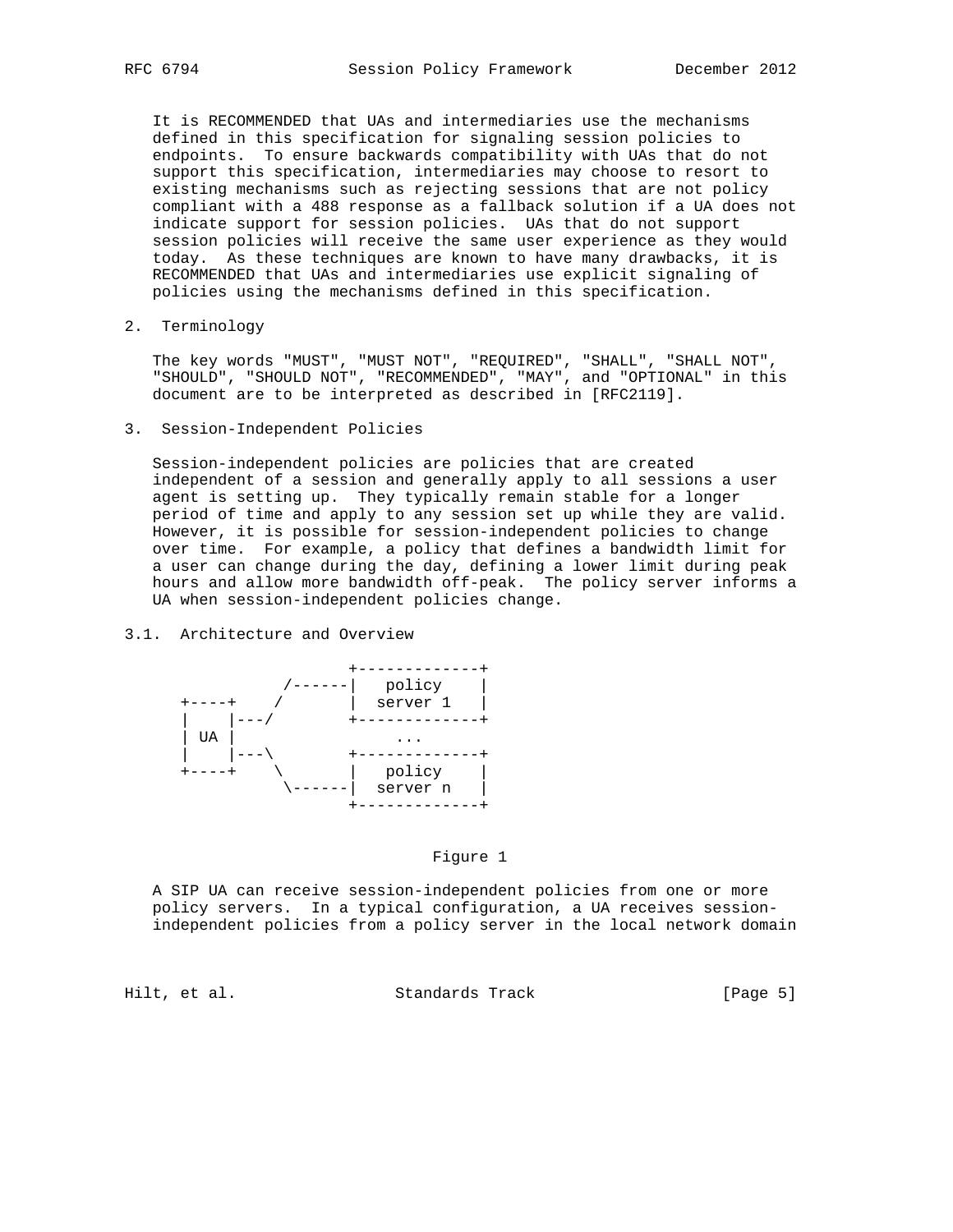(i.e., the domain from which the UA receives IP service) and possibly the SIP service provider domain (i.e., the domain at which the UA registers). The local network can have policies that support the access network infrastructure. For example, in a wireless network where bandwidth is scarce, a provider can restrict the bandwidth available to an individual user. The SIP service provider can have policies that are needed to support services or policies that reflect the service level agreement with the user. Thus, in most cases, a UA will receive session-independent policies from one or two policy servers.

Setting up session-independent policies involves the following steps:

- 1. A user agent discovers session-independent policy servers in the local network and SIP service provider domain.
- 2. A user agent requests session-independent policies from the discovered policy servers. A user agent typically requests these policies when it starts up or connects to a new network domain.
- 3. The policy server selects the policies that apply to this user agent. The policy server can have general policies that apply to all users or maintain separate policies for each individual user. The selected policies are returned to the user agent.
- 4. The policy server can update the policies, for example, when network conditions change.
- 3.2. Policy Subscription
- 3.2.1. User Agent Client (UAC) Behavior

 A UA that supports session-independent policies compliant to this specification MUST attempt to retrieve session-independent policies from the local network and the SIP service provider domain, unless the UA knows (e.g., through configuration) that a domain does not provide session-independent policies (in which case the UA SHOULD NOT retrieve session-independent policies from this specific domain).

 A UA that supports session-independent policies compliant to this specification MUST support the retrieval of session-independent policies from the local network and the SIP service provider domain using the "ua-profile" event package defined in "A Framework for Session Initiation Protocol User Agent Profile Delivery" [RFC6080]. The UA MAY support other methods of retrieving session-independent policies from the local network and the SIP service provider domains.

Hilt, et al. Standards Track [Page 6]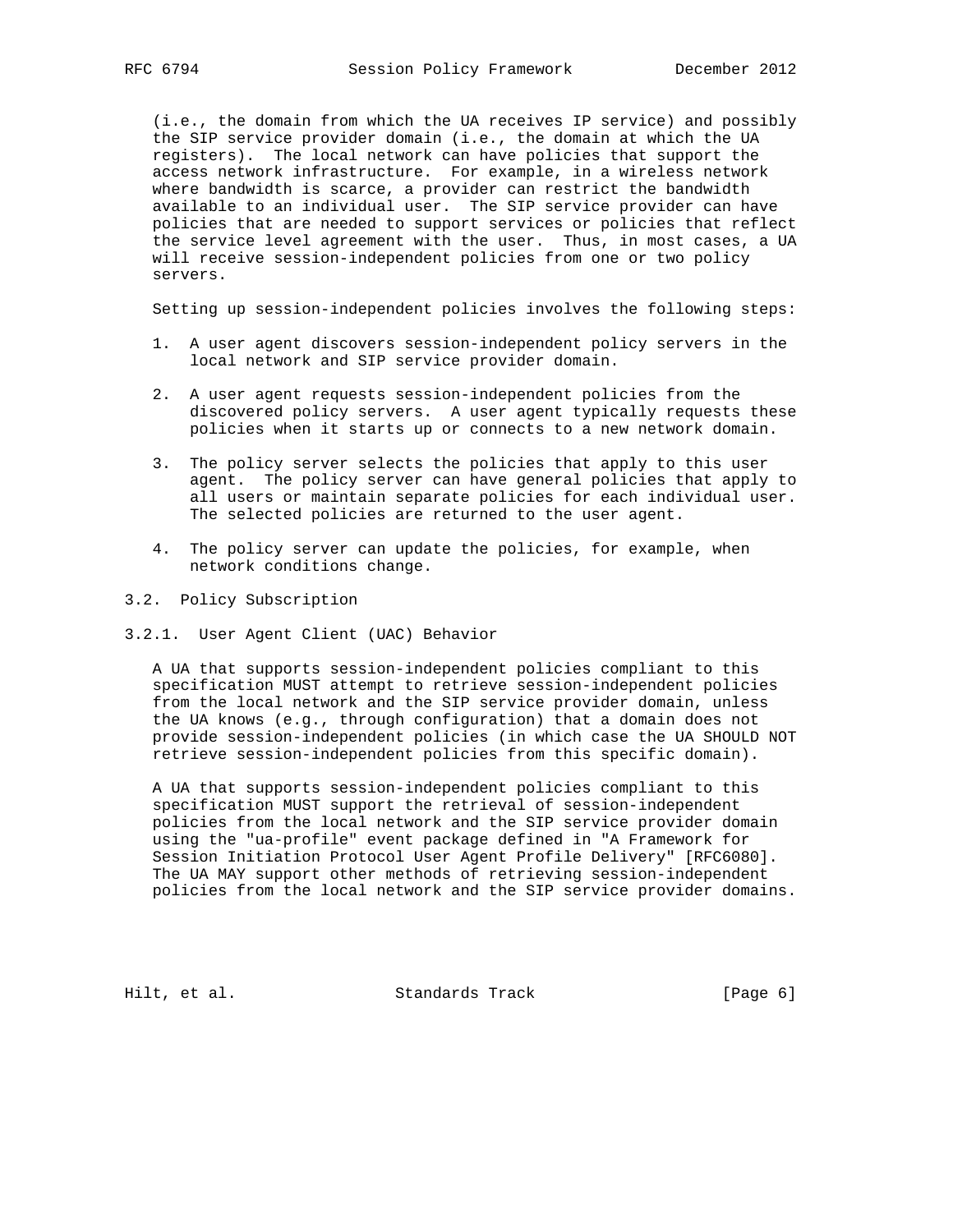The "ua-profile" event package [RFC6080] provides a mechanism to subscribe to session-independent policies. A UA subscribes to the policy server in the local network domain using the procedures defined for the "local-network" profile-type. The UA uses the procedures defined for the "user" profile type to subscribe to the policy server in the SIP service provider domain.

 A UA (re-)subscribes to session-independent policies when the following events occur:

- o The UA registers a new address-of-record (AoR) or removes an AoR from the set of AoRs it has registered. In these cases, the UA MUST establish subscriptions for each new AoR using the "user" and the "local-network" profile-types. The UA MUST terminate all subscriptions for AoRs it has removed.
- o The UA changes the domain to which it is connected. The UA MUST terminate all existing subscriptions for the "local-network" profile-type. The UA MUST then create a new subscription for each AoR it maintains using the "local-network" profile-type. This way, the UA stops receiving policies from the previous local domain and starts to receive the policies of the new local domain. The UA does not need to change the subscriptions for "user" profiles.

 If a UA is unable to establish a subscription, the UA SHOULD NOT attempt to retry this subscription, unless one of the above events occurs again. This is to limit the number of SUBSCRIBE requests sent within domains that do not support session-independent policies. However, a UA SHOULD retry the subscription with a longer time interval (e.g., once every 24 hours). This enables UAs to detect new policies that are deployed in a network that previously did not have policies.

 A UA that supports session-independent policies compliant to this specification MUST support the User Agent Profile Data Set for Media Policy [RFC6796]. To indicate that the UA wants to receive session independent policies, the UA includes the MIME type "application/ media-policy-dataset+xml" in the Accept header field of a SUBSCRIBE request.

 A UA MUST apply the session-independent policies it has received and use these policies in the session descriptions it creates. If the UA decides not to use the received policies, then the UA MUST NOT set up a session unless it changes the domain that provided these policies. A UA MAY try to connect to another local network and/or SIP service provider domain with a different set of policies.

Hilt, et al. Standards Track [Page 7]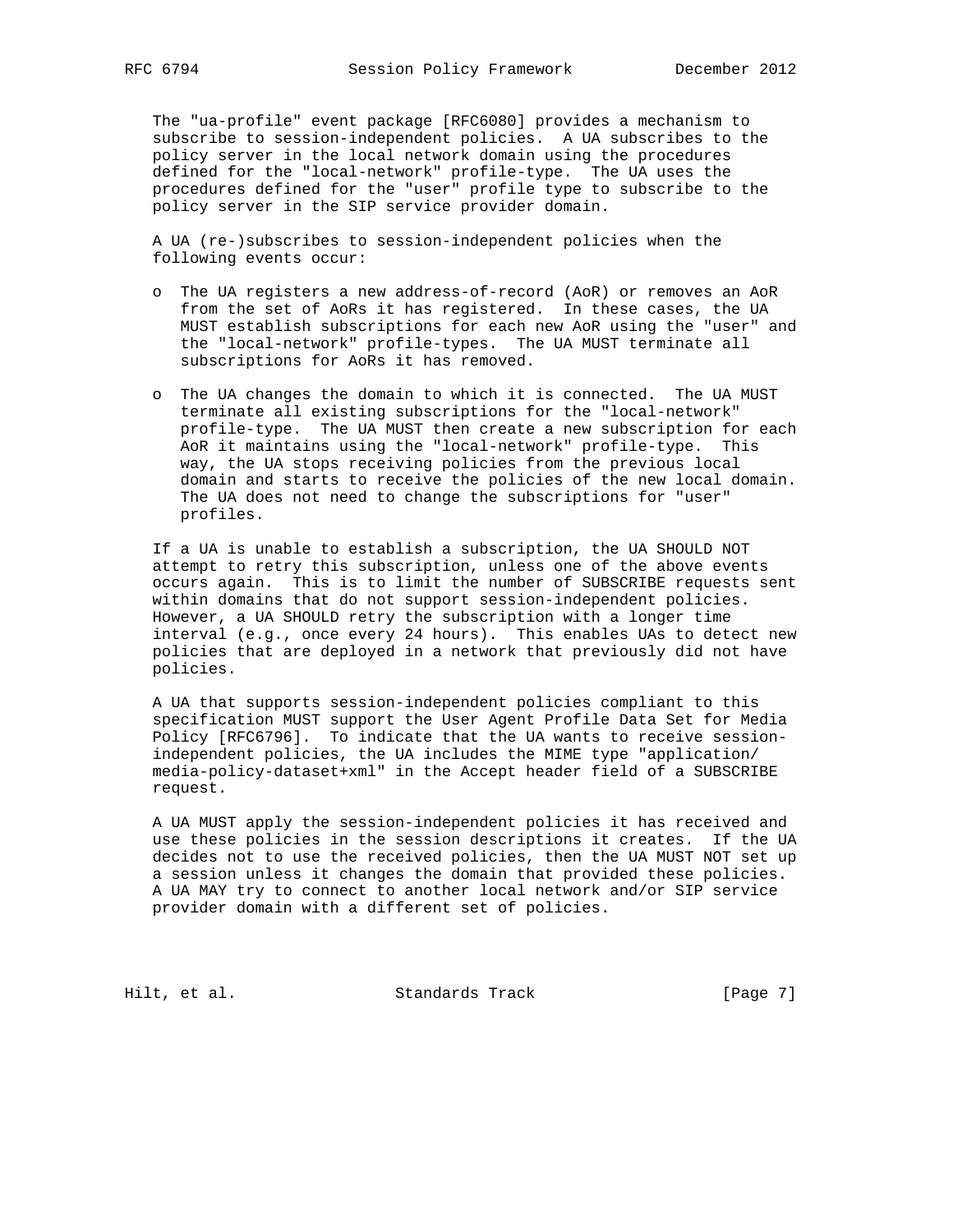If a UA receives both session-independent and session-specific policies, the UA MUST apply the session-independent policies to the session description before the session description is sent to the session-specific policy server (see Section 4). Thus, session independent policies are always applied before session-specific policies are retrieved.

3.2.2. User Agent Server (UAS) Behavior

 A policy server MAY send a notification to the UA every time the session-independent policies covered by the subscription change. The definition of what causes a policy to change is at the discretion of the administrator. A change in the policy can be triggered, for example, by a change in the network status, by the change in the time of day or by an update of the service level agreement with the customer.

4. Session-Specific Policies

 Session-specific policies are policies that are created specifically for one particular session of a UA. Thus, session-specific policies will typically be different for different sessions. The session specific policies for a session can change during the course of the session. For example, a user can run out of credit during a session, which will cause the network to disallow the transmission all media streams from this point on.

## 4.1. Architecture



Figure 2

Hilt, et al. Standards Track [Page 8]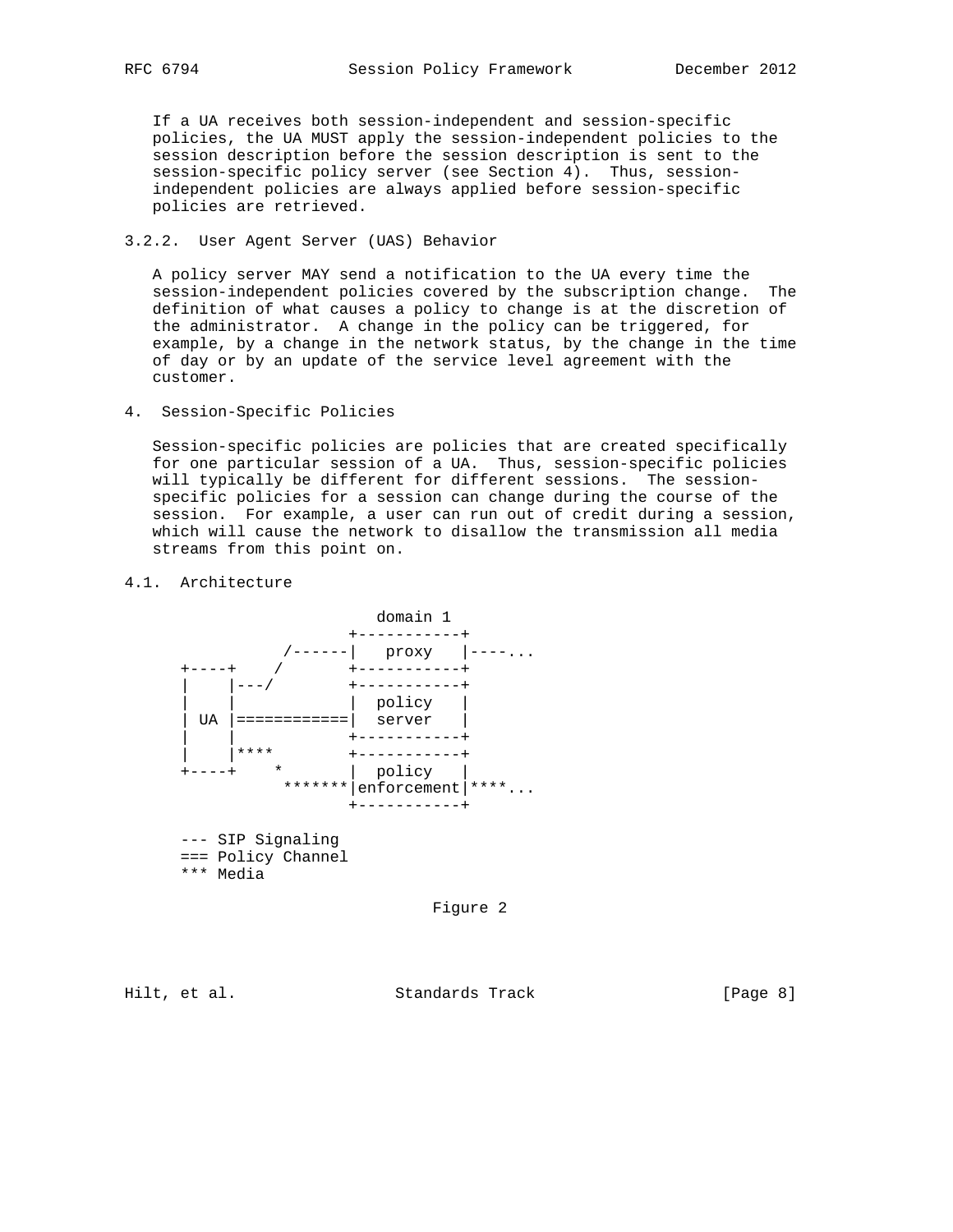The following entities are needed for session-specific policies (see Figure 2): a user agent  $(UA)$ , a proxy, a policy server, and possibly a policy enforcement entity.

 The role of the proxy is to provide a rendezvous mechanism for UAs and policy servers. It ensures that each UA has the URI [RFC3986] of the policy server in its domain and knows from where to retrieve policies. The proxy conveys the policy server URI to UAs in case they have not yet received it (e.g., in a previous call or through configuration). The proxy does not deliver the actual policies to UAs.

 The policy server is a separate logical entity that can be physically co-located with the proxy. The role of the policy server is to deliver session policies to UAs. The policy server receives session information from the UA, uses this information to determine the policies that apply to the session, and returns these policies to the UA. The mechanism for generating policies (i.e., making policy decisions) is outside of the scope of this specification. A policy server can, for example, query an external entity to get policies or it can directly incorporate a policy decision point and generate policies locally.

 A UA receives the URI of a policy server from a proxy. It uses this URI to contact the policy server. It provides information about the current session to the policy server and receives session policies in response. The UA can also receive policy updates from the policy server during the course of a session.

 A network can have a policy enforcement infrastructure in place. However, this specification does not make any assumptions about the enforcement of session policies and the mechanisms defined here are orthogonal to a policy enforcement infrastructure.

 In principle, each domain that is traversed by SIP signaling messages can define session-specific policies for a session. Each domain needs to run a policy server and a proxy that is able to rendezvous a UA with the policy server (as shown in Figure 2). However, it is expected that session-specific policies will often only be provided by the local domain of the user agent.

## 4.2. Overview

 The protocol defined in this specification clearly separates SIP signaling and the exchange of policies. SIP signaling is only used to rendezvous the UA with the policy server. From this point on, UA and policy server communicate directly with each other over a separate policy channel. This is opposed to a piggyback model, where

Hilt, et al. Standards Track [Page 9]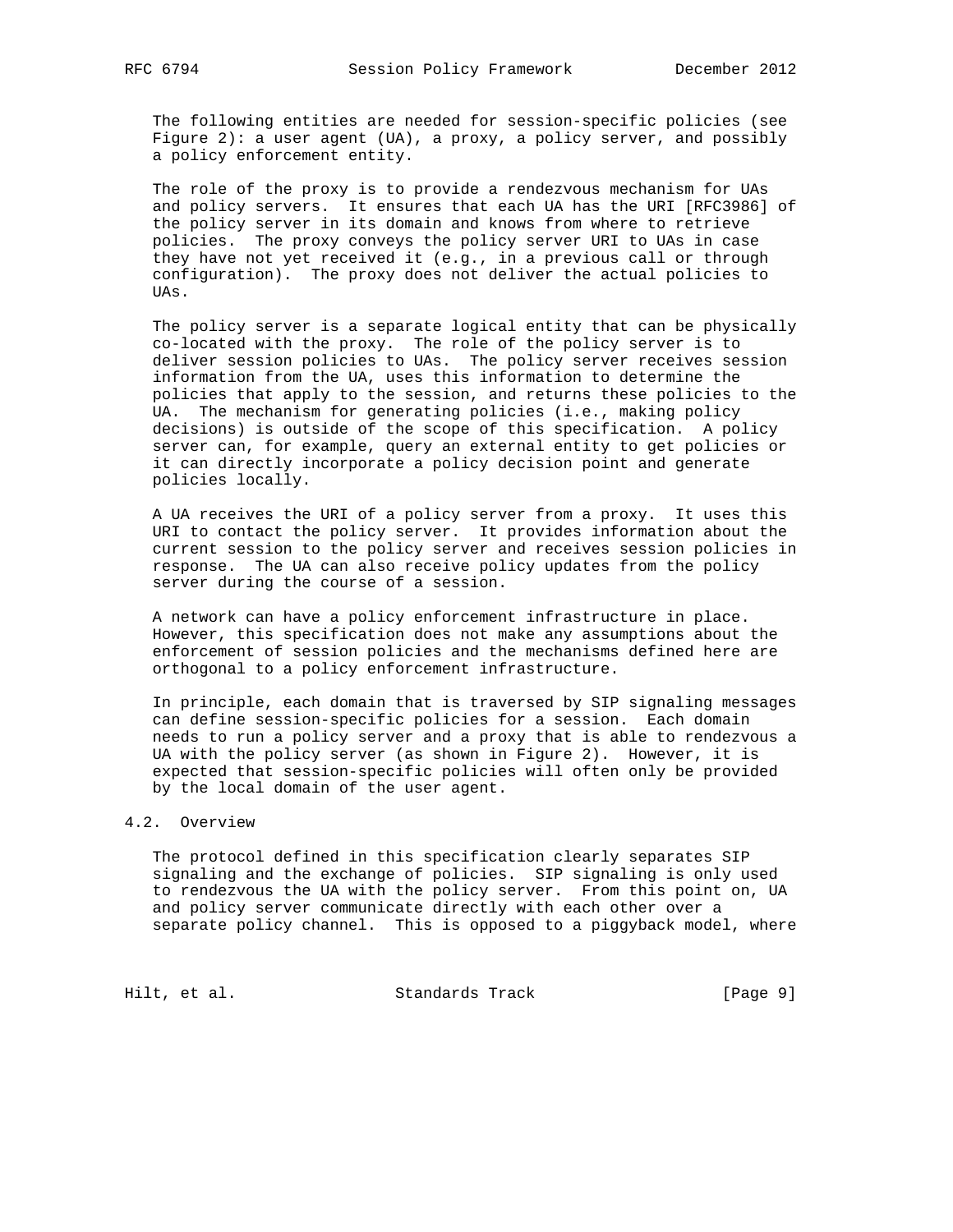the exchange of policy information between endpoint and a policy server in the network is piggybacked onto the SIP signaling messages that are exchanged between endpoints.

 The main advantage of using a separate policy channel is that it decouples signaling between endpoints from the policy exchange between an endpoint and a policy server. This decoupling has a number of desirable properties. It enables the use of separate encryption mechanisms on the signaling path, to secure the communication between endpoints, and on the policy channel, to secure the communication between endpoint and policy server. Policies can be submitted directly from the policy server to the endpoint. They do not travel along the signaling path, which can potentially cross many domains. Endpoints set up a separate policy channel to each policy server and can disclose the information requested by the specific policy server (e.g., offer or offer/answer). Finally, policy servers do not need to rely on a SIP signaling message flowing by to send policies or policy updates to an endpoint. A policy server can use the policy channel at any time to update session policies as needed. A disadvantage of the separate channel model is that it requires additional messages for the exchange of policy information.

 Following this model, signaling for session-specific policies involves the following two fundamental tasks:

- 1. UA/policy server rendezvous: a UA setting up a session needs to be able to discover the policy servers that are relevant to this session.
- 2. Policy channel: once the UA has discovered the relevant policy servers for a session, it needs to connect to these servers, disclose session information, and retrieve the policies that apply to this session.

 The communication between UA and policy server on the policy channel involves the following steps:

- 1. A user agent submits information about the session it is trying to establish to the policy server and asks whether a session using these parameters is permissible.
- 2. The policy server generates a policy decision for this session and returns the decision to the user agent. Possible policy decisions are (1) to deny the session, (2) to propose changes to the session parameters with which the session would be acceptable, or (3) to accept the session as it was proposed.

Hilt, et al. Standards Track [Page 10]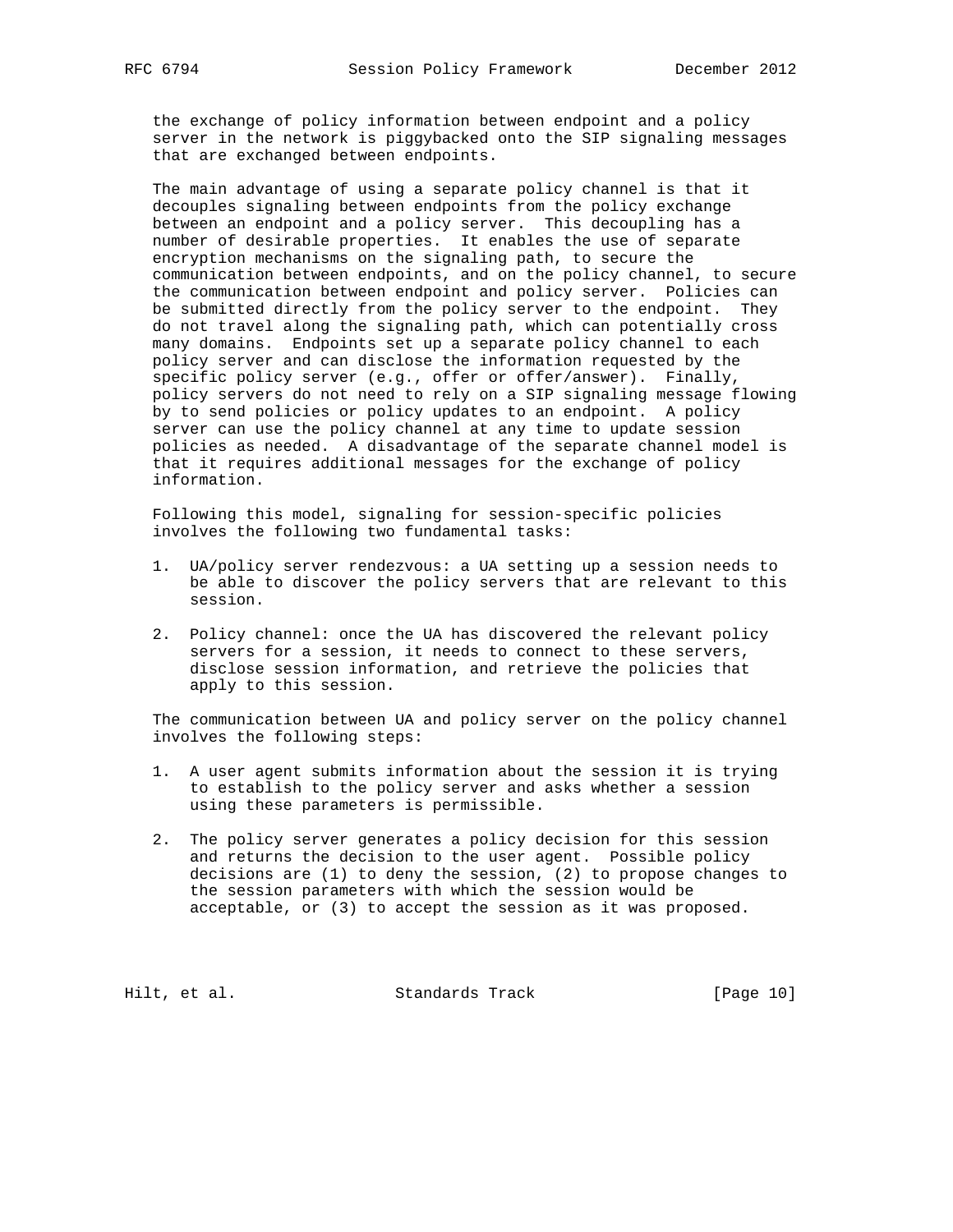3. The policy server can update the policy decision at a later time. A policy decision update can, for example, propose additional changes to the session (e.g., change the available bandwidth) or deny a previously accepted session (i.e., disallow the continuation of a session).

 In many cases, the mechanism for session-specific policies will be used to disclose session information and return session policies. However, some scenarios only involve the disclosure of session information to a network intermediary. If an intermediary does not intend to return a policy, it can simply accept the session as it was proposed. Similarly, some session-specific policies only apply to the offer (and therefore only require the disclosure of the offer) whereas others apply to offer and answer. Both types of policies are supported by session-specific policy mechanism.

## 4.3. Examples

 This section provides two examples to illustrate the overall operation of session-specific policies. The call flows depict the rendezvous mechanism between UA and policy server and indicate the points at which the UA exchanges policy information with the policy server.

 The example is based on the following scenario: there are two domains (domain A and domain B), which both have session-specific policies for the UAs in their domain. Neither domain provides policies to the UAs outside of their own domain. The two domains have a proxy (Proxy A and Proxy B) and a policy server (PS A and PS B). The policies in both domains involve the session description offer and answer.

#### 4.3.1. Offer in Request

 The first call flow shown in Figure 3 depicts an INVITE transaction with the offer in the request. It is assumed that this is the first INVITE request the UAC creates in this domain and that it therefore does not have previous knowledge about the policy server URIs in this domain.

 (1) UA A sends an INVITE request to Proxy A. Proxy A knows that policies apply to this session and (2) returns a 488 (Not Acceptable Here) response to UA A. Proxy A includes the URI of PS A in the 488 (Not Acceptable Here) response. This step is needed since the UAC has no prior knowledge about the URI of PS A. (3) UA A uses the URI to contact PS A, discloses the session description offer to PS A, and (4) receives policies for the offer. (5) UA A reformulates the INVITE request under consideration of the received policies and includes a Policy-ID header field to indicate that it has already contacted PS

Hilt, et al. Standards Track [Page 11]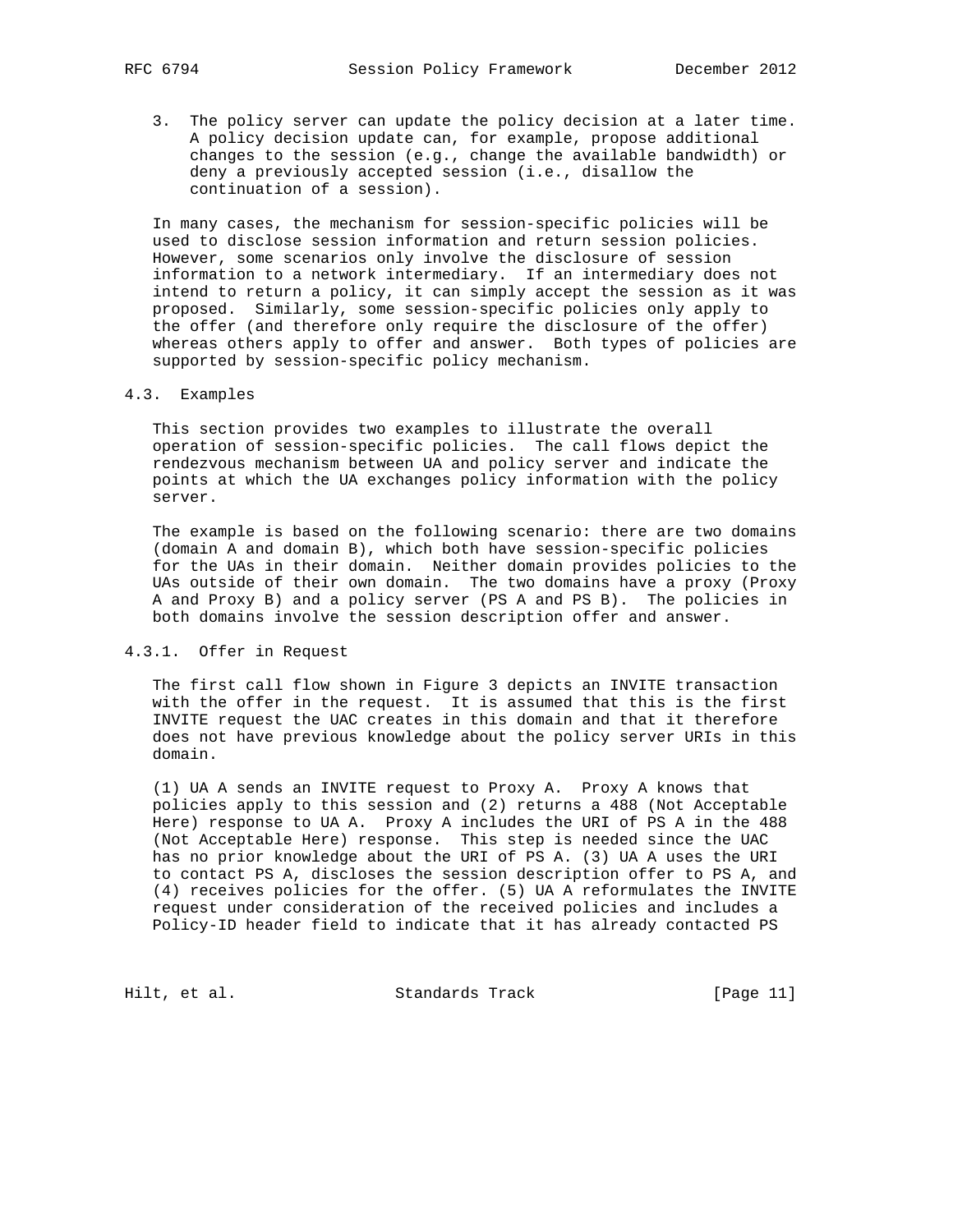A. Proxy A does not reject the INVITE request this time and removes the Policy-ID header field when forwarding the INVITE request. Proxy B adds a Policy-Contact header field containing the URI of PS B. (6) UA B uses this URI to contact PS B and disclose the offer and the answer it is about to send. (7) UA B receives policies from PS B and applies them to the offer and answer, respectively. (8) UA B returns the updated answer in the 200 (OK) response. (9) UA A contacts PS A again with the current offer and answer and (10) retrieves the policies for both from PS A.

| UA A |                                         | Proxy A       |      |               | Proxy B                                                                               | UA B |     |
|------|-----------------------------------------|---------------|------|---------------|---------------------------------------------------------------------------------------|------|-----|
|      | INVITE offer<br>--------------->        |               |      |               |                                                                                       |      | (1) |
|      | 488<br>+ Policy-Contact                 |               |      |               |                                                                                       |      |     |
|      | ------------<br>ACK<br>---------------> |               |      |               |                                                                                       |      | (2) |
|      |                                         |               | PS A |               |                                                                                       |      |     |
|      | PolicyChannel<br>+ InfoOffer            |               |      |               |                                                                                       |      |     |
|      | PolicyChannel                           |               |      |               |                                                                                       |      | (3) |
|      | + PolicyOffer<br>__________________     |               |      |               |                                                                                       |      | (4) |
|      | INVITE offer'<br>+ Policy-ID            | $\rightarrow$ |      | INVITE offer' | INVITE offer'<br>+ Policy-Contact<br>---------------->                                |      | (5) |
|      |                                         |               |      | PS B          |                                                                                       |      |     |
|      |                                         |               |      |               | PolicyChannel<br>+ InfoOffer'<br>+ InfoAnswer<br>-------------------<br>PolicyChannel |      | (6) |
|      |                                         |               |      |               | + PolicyOffer<br>+ PolicyAnswer                                                       |      | (7) |

Hilt, et al. Standards Track [Page 12]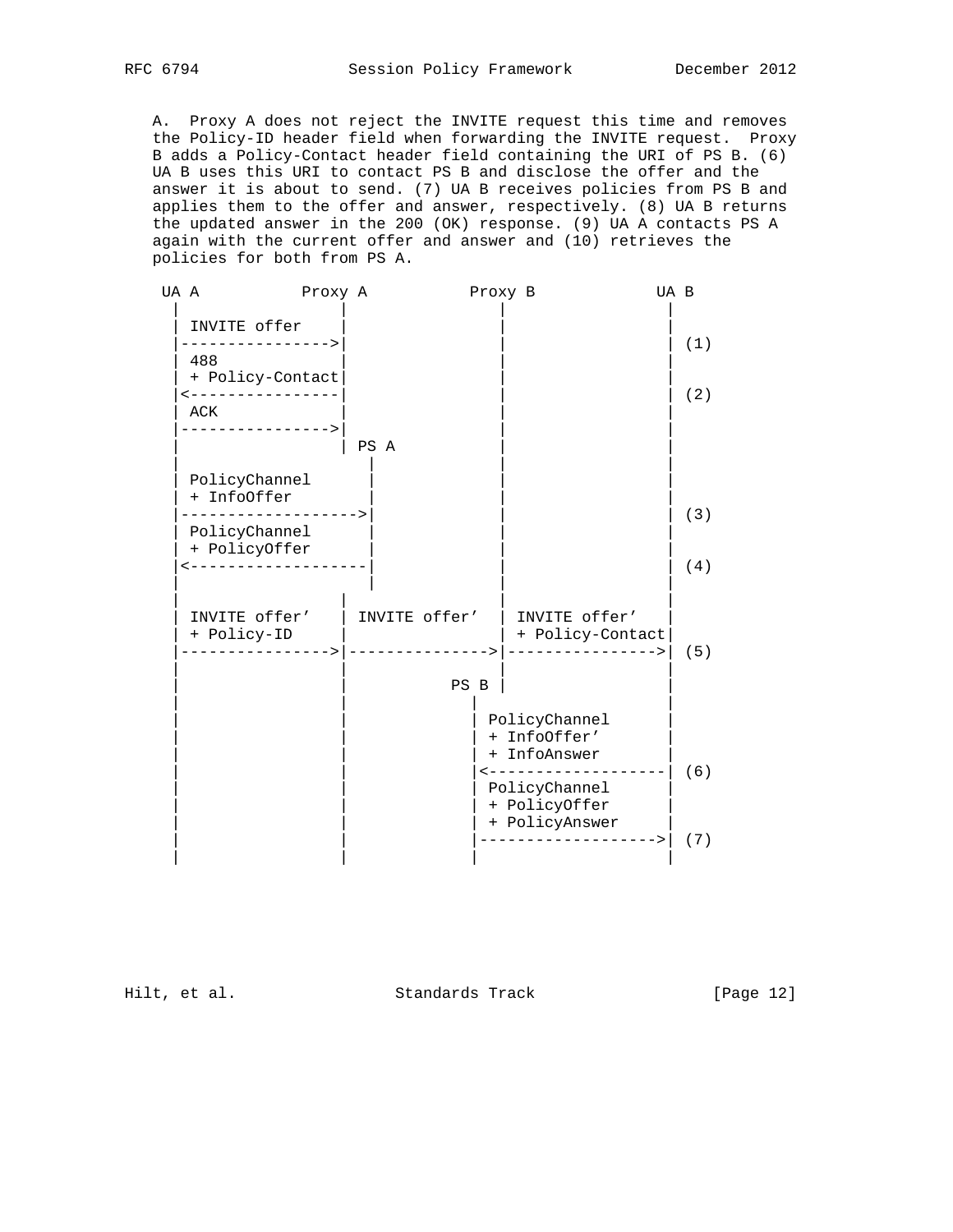

Figure 3

## 4.3.2. Offer in Response

 The call flow shown in Figure 4 depicts an INVITE transaction with the offer in the response.

 (1) UA A sends an INVITE request without an offer to Proxy A and (2) Proxy A returns a 488 (Not Acceptable Here) response containing the URI of PS A.  $(3)$ ,  $(4)$  UA A uses this policy server URI to set up the policy channel. At this time, UA A does not disclose a session description since it does not have the offer yet. (5) UA A re-sends the INVITE request and includes a Policy-ID header field to indicate that it has contacted PS A. Proxy A does not reject the INVITE request this time and removes the Policy-ID header field when forwarding the INVITE request. Proxy B adds a Policy-Contact header field containing the URI of PS B. (6) UA B uses this URI to discloses the offer to PS B. (7) UA B receives policies from PS B and applies them to the offer. (8) UA B returns the updated offer the 200 (OK) response. (9),(10) UA A contacts PS and discloses the offer and the answer it is about to send. An important difference to the flow in the previous example is that UA A performs steps (9) and (10) before returning the answer in step (11). This enables UA A to return the final answer in the ACK request, which includes all applicable policies. However, it requires that PS A immediately returns a policy to avoid a delay in the transmission of the ACK request. (12),(13) UA B again sends the current offer and answer to PS B and applies the policies it receives to both before using them.

Hilt, et al. Standards Track [Page 13]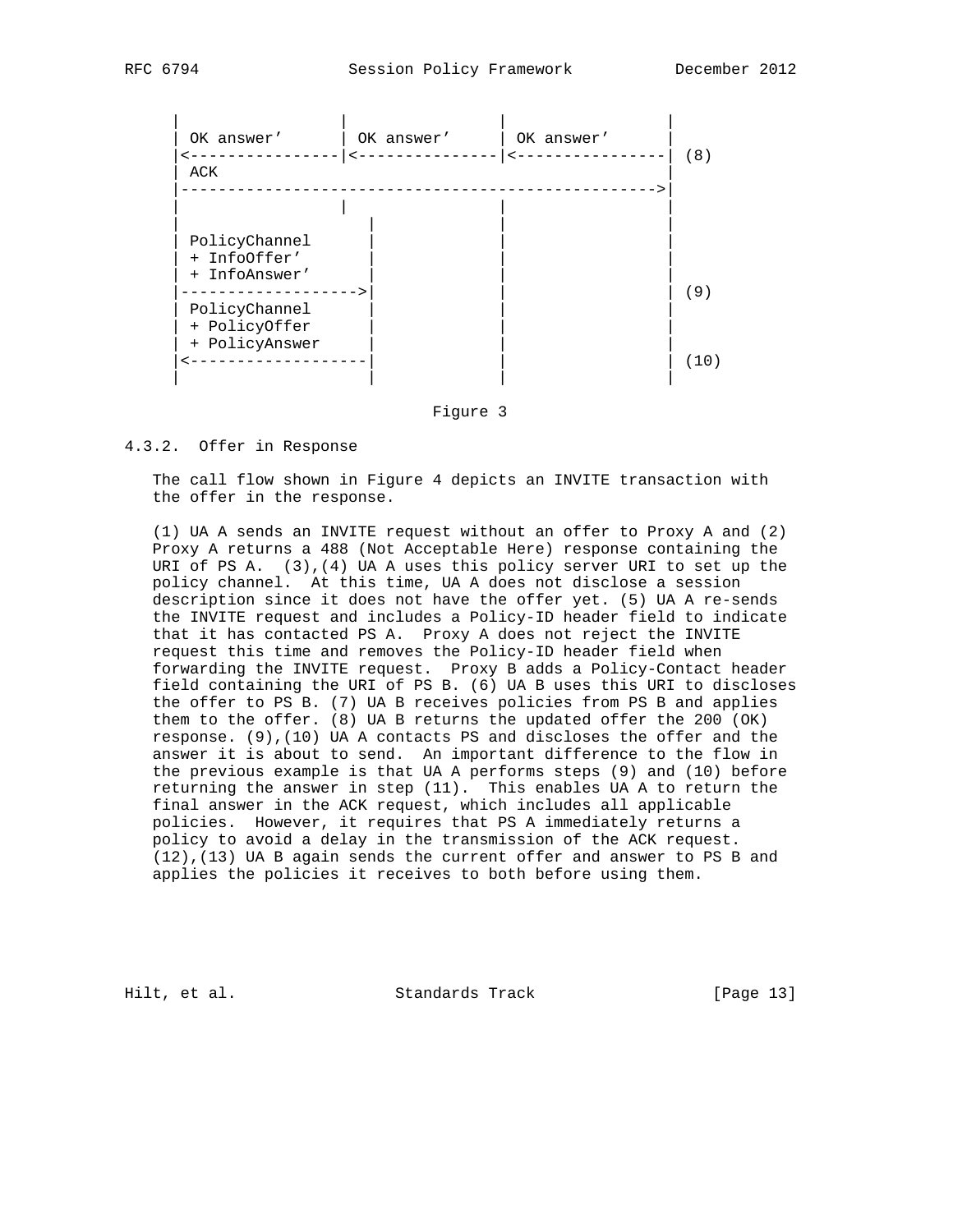

Hilt, et al. Standards Track [Page 14]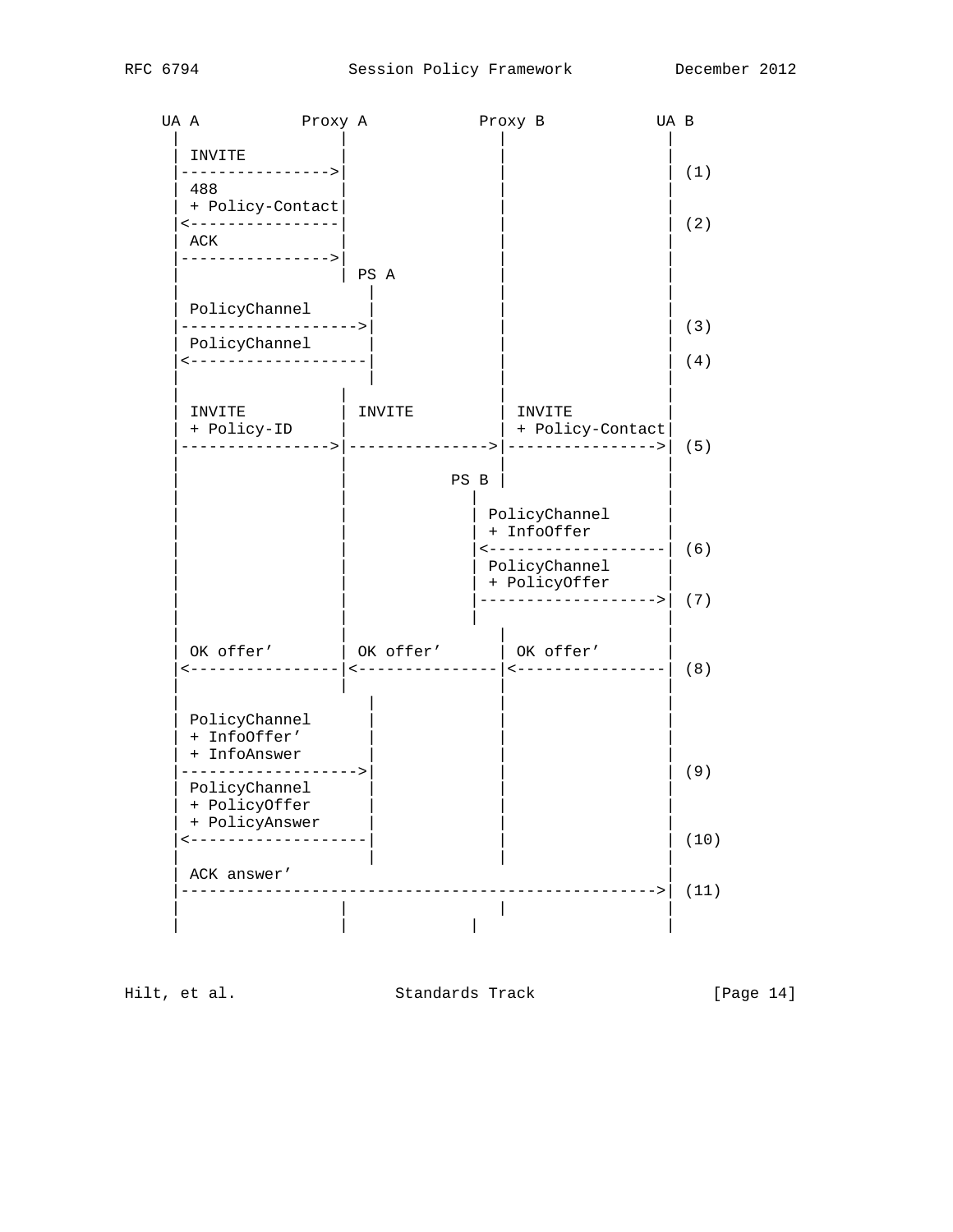|  | PolicyChannel<br>+ InfoOffer'<br>+ InfoAnswer' |  |
|--|------------------------------------------------|--|
|  |                                                |  |
|  | PolicyChannel                                  |  |
|  | + PolicyOffer                                  |  |
|  | + PolicyAnswer                                 |  |
|  |                                                |  |
|  |                                                |  |

#### Figure 4

#### 4.4. UA/Policy Server Rendezvous

 The first step in setting up session-specific policies is to rendezvous the UAs with the relevant policy servers. This is achieved by providing the URIs of all policy servers relevant for a session to the UAs.

4.4.1. UAC Behavior

 A UAC compliant to this specification MUST include a Supported header field with the option tag "policy" into all requests that can initiate an offer/answer exchange [RFC3264] (e.g., INVITE, UPDATE [RFC3311], and PRACK [RFC3262] requests). The UAC MUST include the "policy" option tag into these requests even if the particular request does not contain an offer or answer (e.g., an INVITE request without an offer). A UAC MAY include the "policy" option tag into all requests.

 A UAC can receive a 488 (Not Acceptable Here) response that contains a Policy-Contact header field. The Policy-Contact header field is a new header field defined in this specification. It contains one (or multiple alternative) URI(s) for a policy server. A 488 (Not Acceptable Here) response with this header field is generated by a proxy to convey a URI of the local policy server to the UAC. After receiving a 488 (Not Acceptable Here) response with a Policy-Contact header field, a UAC compliant to this specification needs to decide if it wants to continue with the session now knowing that there is a policy server. If the UAC decides to continue, the UAC MUST use one of the policy server URIs to contact the policy server using the mechanism defined in Section 4.5.

 The Policy-Contact header can contain multiple URIs each with a different URI scheme and containing an "alt-uri" parameter with identical values. These URIs represent alternative policy channel mechanisms for obtaining the same policy. The UAC chooses one of the alternative URIs to use to obtain the policy. The UAC MAY take as a

Hilt, et al. Standards Track [Page 15]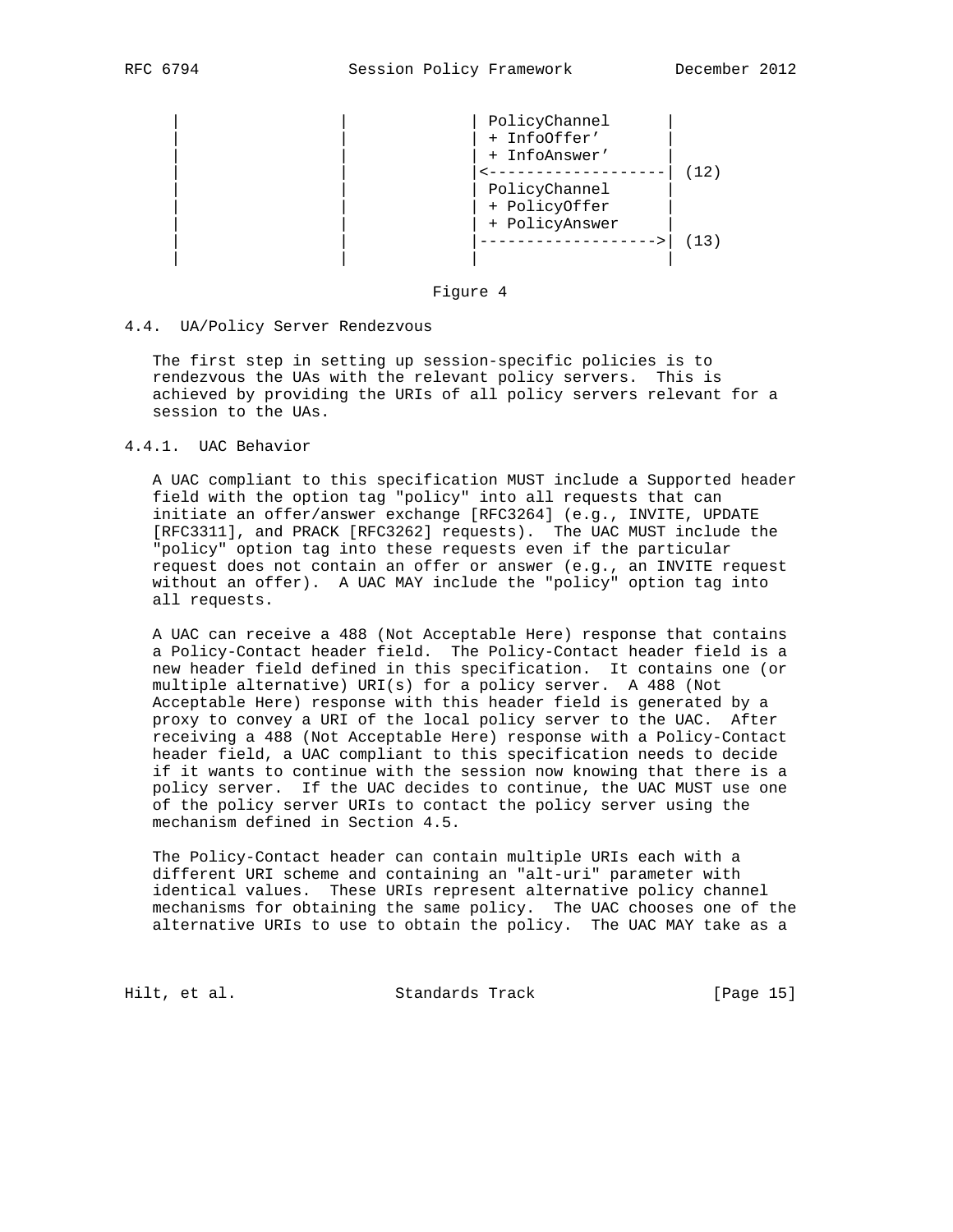hint the order of the alternative URIs as indicating a preference as to which URI to use. The topmost URI in the list might be more preferred by the domain of the proxy for use to obtain the policy.

 After receiving policies from the policy server, the UAC decides whether or not it wants to accept these policies. If the UAC accepts these policies, the UAC MUST apply them to the current request and re-send the updated request. If no changes are required by policies or no policies have been received, the request can be re-sent without any policy-induced changes. If the UAC decides that the list of policy servers or the received session policies are unacceptable, then the UAC MUST NOT re-send the request.

 To protect the integrity of the policy server URI in a Policy-Contact header field, the UAC SHOULD use a secured transport protocol such as Transport Layer Security (TLS) [RFC5246] between UAC and proxy.

 The UAC MUST insert a Policy-ID header field into requests for which it has contacted a policy server and accepted the policies received. The Policy-ID header field is a new header field that is defined in this specification. The UA MUST create a Policy-ID header field value for each policy server it has contacted during the preparation of the request. A Policy-ID header field value contains two pieces of information: the policy server URI and an optional token. The policy server URI is the URI the UA has used to contact the policy server. The token is an opaque string the UAC can receive from the policy server. A token can, for example, be contained in the policy document [RFC6796]. If the UAC has received a token from the policy server, the UAC MUST include the token in the Policy-ID header field. The format of the Policy-ID header field is defined in Section 4.4.5.

 The main purpose of the Policy-ID header field is to enable a proxy to determine if the UAC already knows a URI of the local policy server. If the policy server URI is not yet known to the UAC, the proxy can convey this URI to the UAC by rejecting the request with a 488 (Not Acceptable Here) response.

 In some cases, a request can traverse multiple domains with a session-policy server. Each of these domains can return a 488 (Not Acceptable Here) response containing a policy server URI. A UAC contacts a policy server after receiving a 488 (Not Acceptable Here) response from a domain and before re-sending the request. This creates an implicit order between the policy servers in multiple domains. That is, a UAC contacts the first policy server, re-sends the modified request, contacts the second policy server, re-sends the modified request, and so on. This way, session policies are always

Hilt, et al. Standards Track [Page 16]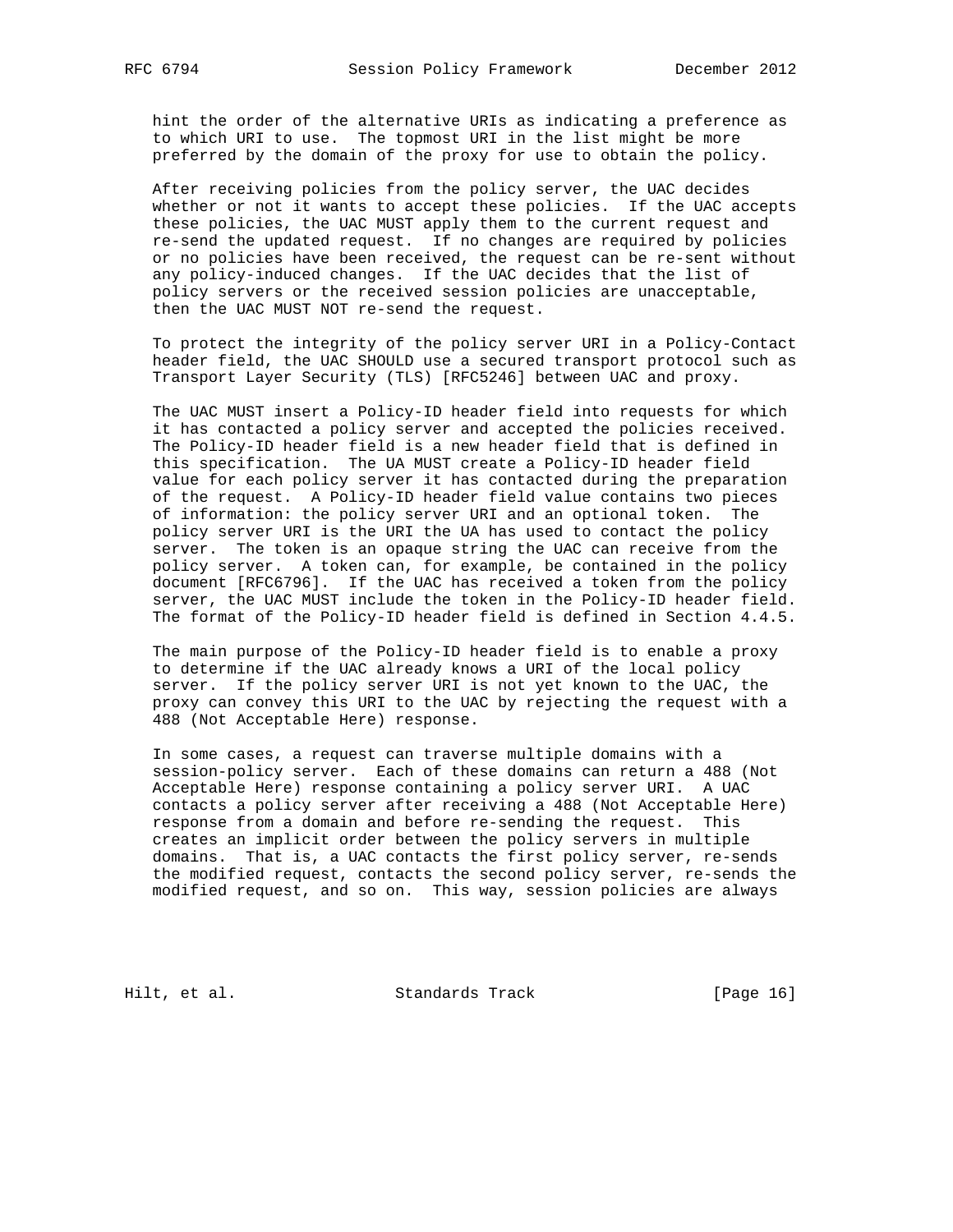applied to a request in the order in which the request traverses through the domains. The UAC MUST NOT change this implicit order among policy servers.

 A UAC frequently needs to contact the policy server in the local domain before setting up a session. To avoid the retransmission of the local policy server URI in a 488 (Not Acceptable Here) response for each new request, a UA SHOULD maintain a cache that contains the URI of the policy server in the local domain (see Section 4.4.4). The UAC SHOULD use the cached policy server URI to contact the local policy server before sending a request that initiates the offer/ answer exchange for a new session (e.g., an INVITE request). The UAC SHOULD NOT cache a policy server URI that is in a different domain than the UAC, even if it is the first policy server URI returned. The first policy server URI returned can be from another domain if the local domain does not have a policy server. Note that UACs perform exact domain comparisons. That is, foo.example.com and example.com are not considered equivalent.

 UAs can renegotiate the session description during a session by initiating a subsequent offer/answer exchange, e.g., in an INVITE, UPDATE, or PRACK request. When creating such a mid-dialog request, a UA SHOULD contact all policy servers to which it has established a policy channel during the initial offer/answer exchange (see Section 4.5) before sending the request. This avoids the retransmission of all policy server URIs in 488 (Not Acceptable Here) responses for mid-dialog requests.

## 4.4.2. Proxy Behavior

 A proxy provides rendezvous functionalities for UAs and policy server. This is achieved by conveying the URI of a policy server to the UAC or the UAS (or both) when processing INVITE, UPDATE, or PRACK requests (or any other request that can initiate an offer/answer exchange).

 If an offer/answer exchange initiating request contains a Supported header field with the option tag "policy", the proxy MAY reject the request with a 488 (Not Acceptable Here) response to provide the local policy server URI to the UAC. Before rejecting a request, the proxy MUST verify that the request does not contain a Policy-ID header field with the local policy server URI as a value. If the request does not contain such a header field or a local policy server URI is not present in this header field, then the proxy MAY reject the request with a 488 (Not Acceptable Here) response. The proxy MUST insert a Policy-Contact header field in the 488 (Not Acceptable Here) response that contains one (or multiple) URI(s) of its

Hilt, et al. Standards Track [Page 17]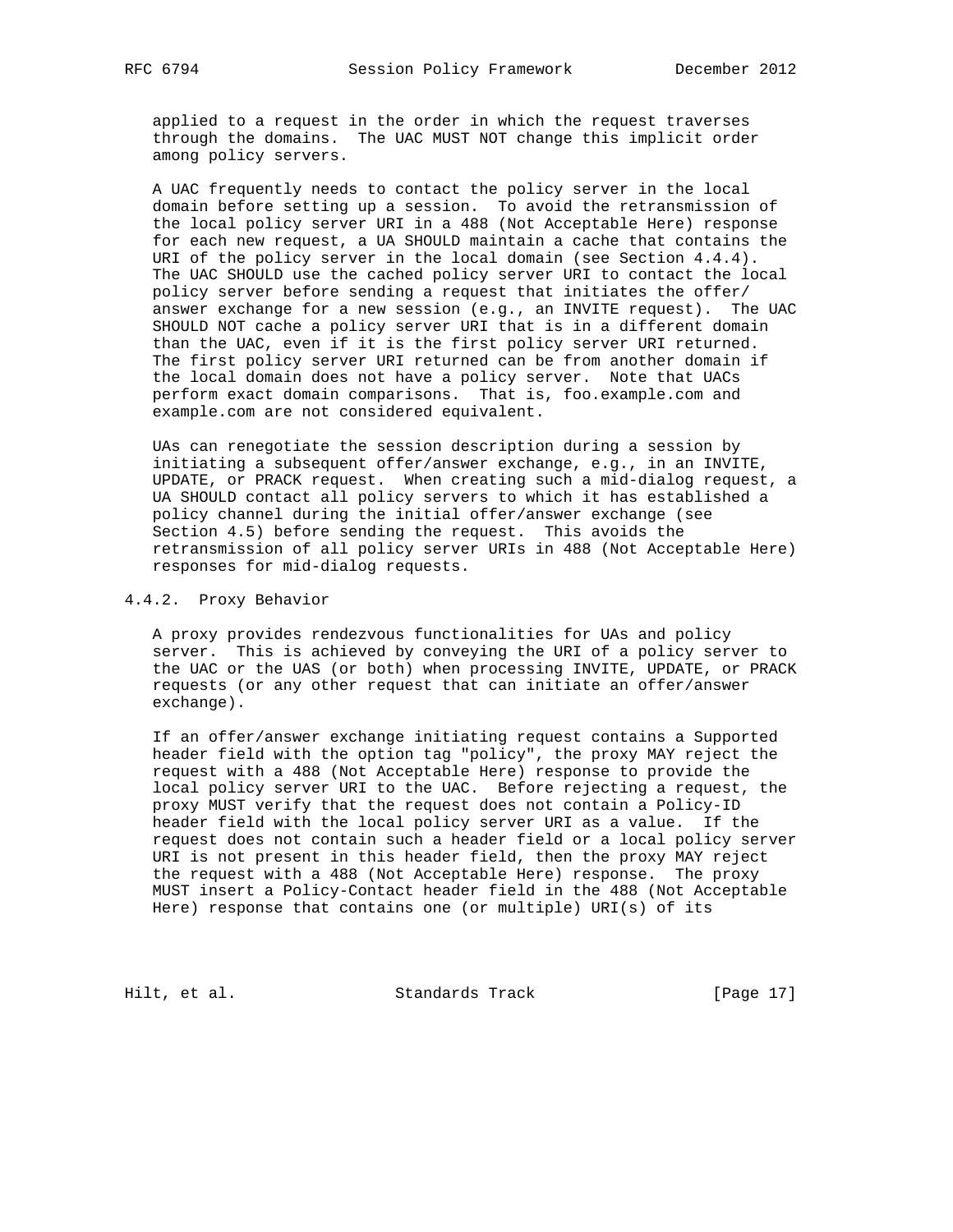associated policy server. The proxy MAY add the header field parameter "non-cacheable" to prevent the UAC from caching this policy server URI (see Section 4.4.4).

 More than one URI for the policy server using different URI schemes MAY be provided by the proxy as alternative URIs to contact the policy. If a proxy includes multiple URIs for the same policy, the proxy MUST include an "alt-uri" parameter for all policy server URIs that are alternatives for obtaining the same policy. The "alt-uri" parameter MUST contain either the domain name of the domain for which all the alternative policy server URIs relate to or a Fully Qualified Domain Name (FQDN) (e.g., the hostname of a policy server). All URIs that are alternatives for the same policy MUST have the same value for the "alt-uri" parameter. The value used for the "alt-uri" parameter MUST be such that the same value will not be included with other policy server URIs that a UA needs to contact by any other proxy within the same domain or another domain. A method to create a new unique "alt-uri" parameter value is to examine the value of existing "alt-uri" parameters and to make sure that the new value differs. A proxy MAY hint to a UA at a preference as to which URI to use by including the more preferred URI higher in the list than the other alternative URIs. URIs with the same "alt-uri" parameter MUST use different URI schemes. A SIP or SIPS URI MUST be included even if other URI schemes are defined and used in the future.

 If a local policy server URI is present in a Policy-ID header field value of a request, then the proxy MUST NOT reject the request as described above (it can still reject the request for other reasons). The proxy SHOULD remove the Policy-ID header field value of its associated policy server from the Policy-ID header field before forwarding the request. Not removing the Policy-ID header field value will not cause harm; however, the value is not relevant to any other proxy on the path and only increases message size. It also would disclose the policy server URI to subsequent proxies.

 The Policy-ID header field serves two main purposes: first and most important, it enables the proxy to determine if a UAC already knows the URI of the local policy server. The second purpose of the Policy-ID header field is to enable a domain to route all requests that belong to the same session (i.e., the initial request and requests a UA retransmits after contacting the policy server) to the same proxy and policy server. This is important if a domain has multiple proxy/policy server combinations (e.g., in a proxy/policy server farm that receives requests through a load balancer), which create per-session state in the network. An example for such a scenario is a policy server that is associated with a session border device. The policy server configures the session border device after receiving a session description from the UAC via the policy channel.

Hilt, et al. Standards Track [Page 18]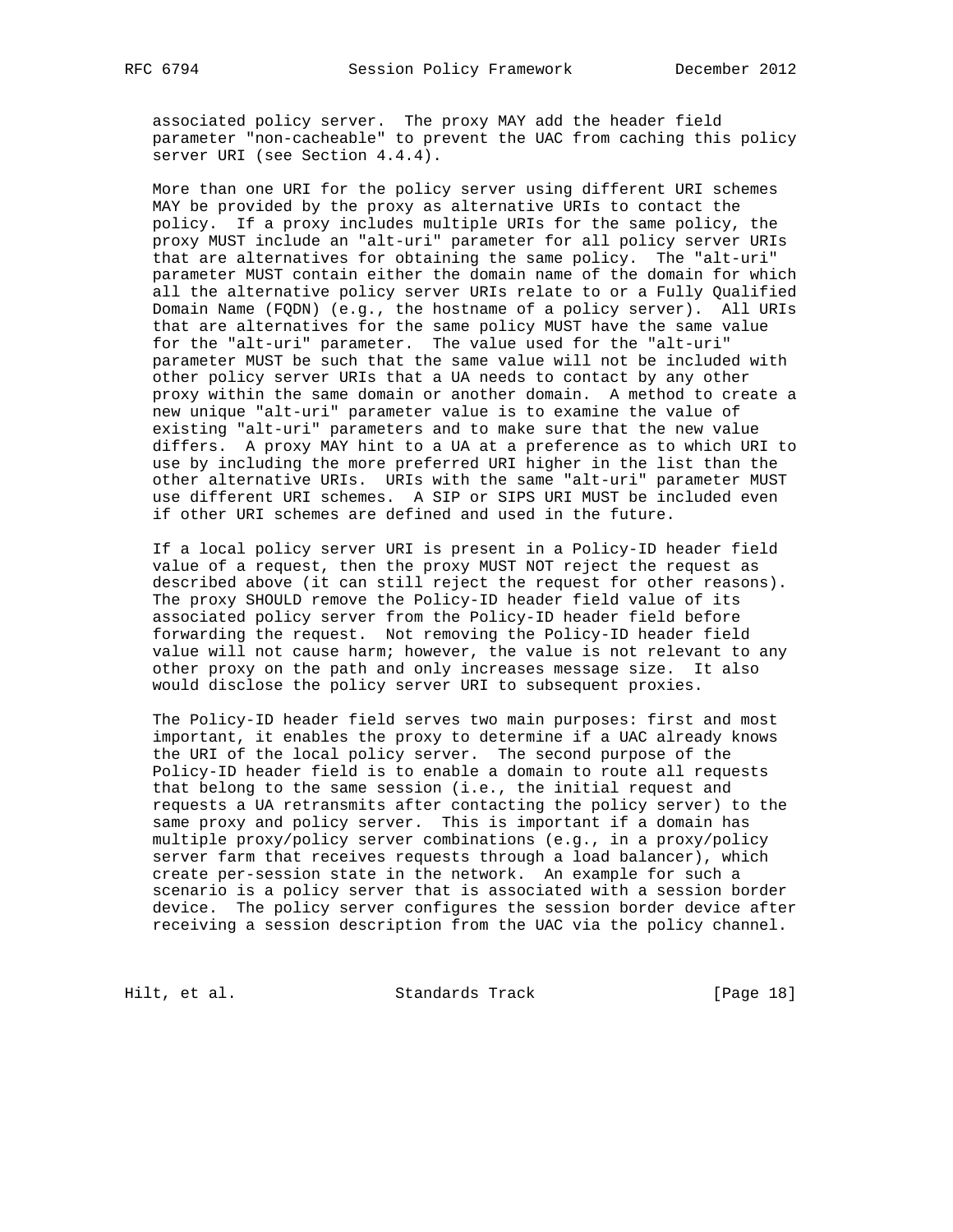Retransmitted requests for such a session need to be routed to the same proxy/policy server as the initial request since this proxy/ policy server combination has configured the associated border device for the session.

 Routing all requests that belong to the same session to the same proxy can be achieved by using the Policy-ID header field token. It requires that the policy server return a token to the UAC that uniquely identifies the specific proxy/policy server combination. The UAC includes this token in the Policy-ID header field, and it can be used (together with the policy server URI) by the proxies in this domain to route the request along the desired path. The format of this token does not require standardization. The only requirement is that the token provide sufficient information for proxies to route the message inside a domain to the desired proxy/policy server. The token can, for example, be a numeric identifier or an IP address.

 Note: it has been proposed to use the Policy-ID header field to provide a hint for a proxy that the UAC has actually contacted the policy server. This usage also requires the policy server to return a token to the UA. In addition, the policy server needs to share valid tokens with the proxy. After receiving a request with a Policy-ID header field, the proxy can determine if the token in the Policy-ID header field is valid. If it is valid, the proxy knows that the UA has contacted the policy server for this session. However, this token does not provide any proof that the UA has actually used the policies it has received from the policy server. A malicious UA can simply contact the policy server, discard all policies it receives, and still use the token in the Policy-ID header field.

 The proxy MAY insert a Policy-Contact header field into INVITE, UPDATE, or PRACK requests (or any other request that can initiate an offer/answer exchange) in order to convey the policy server URI to the UAS. If the request already contains a Policy-Contact header field, the proxy MUST insert the URI after all existing values at the end of the list. A proxy MUST NOT change the order of existing Policy-Contact header field values.

 A proxy MUST use the Record-Route mechanism [RFC3261] if its associated policy server has session policies that apply to mid dialog requests. The Record-Route header field enables a proxy to stay in the signaling path and resubmit the policy server URIs to UAs during mid-dialog requests that initiate an offer/answer exchange. Resubmitting the policy server URI to UAs ensures that UAs keep contacting the policy server for mid-dialog requests.

Hilt, et al. Standards Track [Page 19]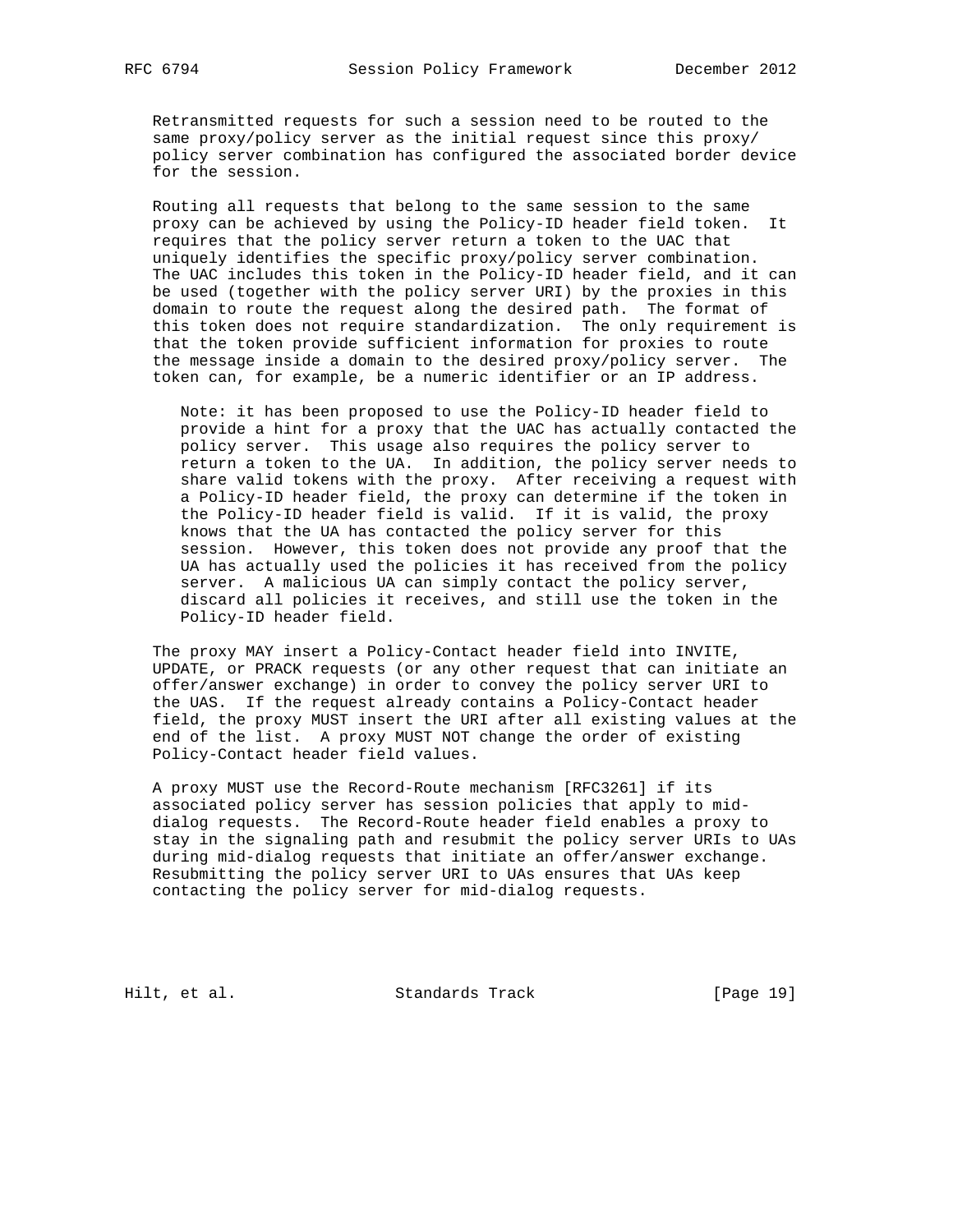A proxy can find out if the UAS supports this extension by examining the Supported header field of responses. The proxy knows that the UAS supports this extension if the Supported header field of a response contains the option tag "policy". A proxy can use this information to determine if the UAS has understood the Policy-Contact header field it has inserted into the request.

 To protect the integrity of the policy server URI in a Policy-Contact header field, the proxy SHOULD use a secured transport protocol such as TLS [RFC5246] between proxy and UAs.

## 4.4.3. UAS Behavior

 A UAS can receive an INVITE, UPDATE, or PRACK request (or another request that can initiate offer/answer exchanges) that contains a Policy-Contact header field with a list of policy server URIs. A UAS that receives such a request needs to decide if it wants to accept the session knowing that there are policy servers involved. If the Policy-Contact header contains multiple URIs, each with a different URI scheme and containing an "alt-uri" parameter with identical values, these URI schemes represent alternative policy channel mechanisms for obtaining the same policy. If the UAS accepts the session, the UAS MUST contact one URI out of each group of URIs with identical "alt-uri" parameter values to obtain the policy. The UAS MAY take as a hint the order of the alternative URIs as indicating a preference as to which URI to use. The topmost URI in the list might be more preferred by the domain of the proxy for use to obtain the policy. The UAS MUST contact all policy server URIs in a Policy- Contact header field that are not part of a group of alternative URIs and MUST contact one URI in each group of alternative URIs. The UAS MUST contact these policy server URIs in the order in which they were contained in the Policy-Contact header field, starting with the topmost value (i.e., the value that was inserted first).

 If a UAS decides that it does not want to accept a session because there are policy servers involved or because one of the session policies received from a policy server is not acceptable, the UAS MUST reject the request with a 488 (Not Acceptable Here) response.

 The UAS MAY accept a request and continue with setting up a session if it cannot set up a policy channel to the policy server, for example, because the policy server is unreachable or returns an error condition that cannot be resolved by the UAS (i.e., error conditions other than, for example, a 401 (Unauthorized) response). This is to avoid that the failure of a policy server prevents a UA from communicating. Since this session might not be policy compliant without the policy subscription, it can be blocked by policy enforcement mechanisms if they are in place.

Hilt, et al. Standards Track [Page 20]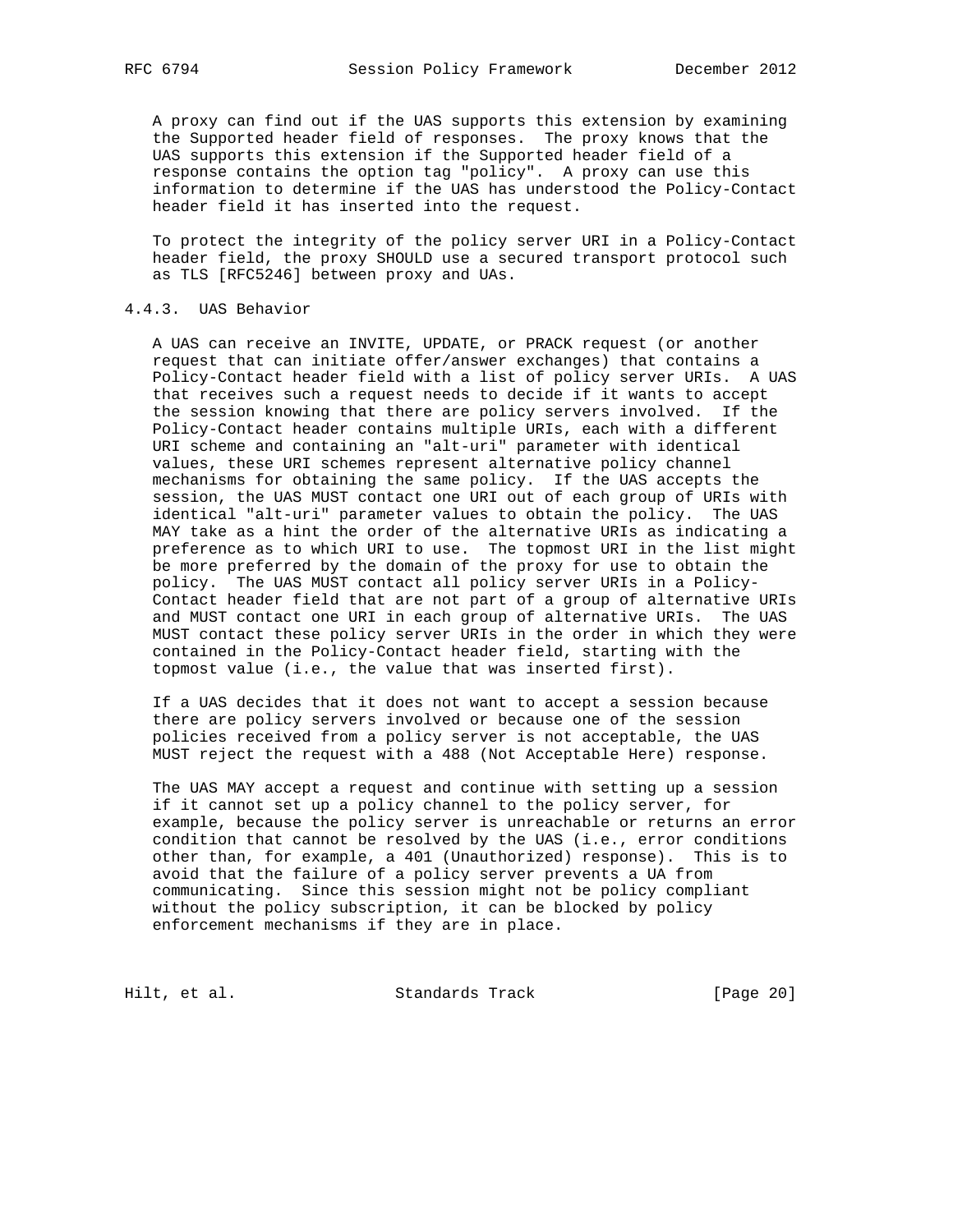A UAS can receive a token from a policy server via the policy channel. Since the UAS does not create a Policy-ID header field, it can simply ignore this token.

 A UAS compliant to this specification MUST include a Supported header field with the option tag "policy" into responses to requests that can initiate an offer/answer exchange. The UAS MAY include this option tag in all responses. This way, a proxy that has inserted the Policy-Contact header field can know that the header field was understood by the UAS.

#### 4.4.4. Caching the Local Policy Server URI

 A UAC frequently needs to contact the policy server in the local domain before setting up a session. To avoid the retransmission of the local policy server URI for each session, a UA SHOULD maintain a cache that contains the URI of the local policy server.

 A UA can receive this URI in a Policy-Contact header field of a request or a 488 (Not Acceptable Here) response. The UA can also receive the local policy server URI through configuration, for example, via the configuration framework [RFC6080]. If a UA has received a local policy server URI through configuration and receives another local policy server URI in a Policy-Contact header field, the UA SHOULD overwrite the configured URI with the most recent one received in a Policy-Contact header field. A policy server URI received in a Policy-Contact header field expires if it has not been refreshed before it reaches the maximum cached URI validity. The default maximum cached URI validity is 24 hours.

 Domains can prevent a UA from caching the local policy server URI. This is useful, for example, if the policy server does not need to be involved in all sessions or the policy server URI changes from session to session. A proxy can mark the URI of such a policy server as "non-cacheable". A UA MUST NOT cache a non-cacheable policy server URI. The UA SHOULD remove the current URI from the cache when receiving a local policy server URI that is marked as "non cacheable". This is to avoid the use of policy server URIs that are outdated.

 The UA SHOULD NOT cache policy server URIs it has received from proxies outside of the local domain. These policy servers need not be relevant for subsequent sessions, which can go to a different destination, traversing different domains.

 The UA MUST NOT cache tokens it has received from a policy server. A token is only valid for one request.

Hilt, et al. Standards Track [Page 21]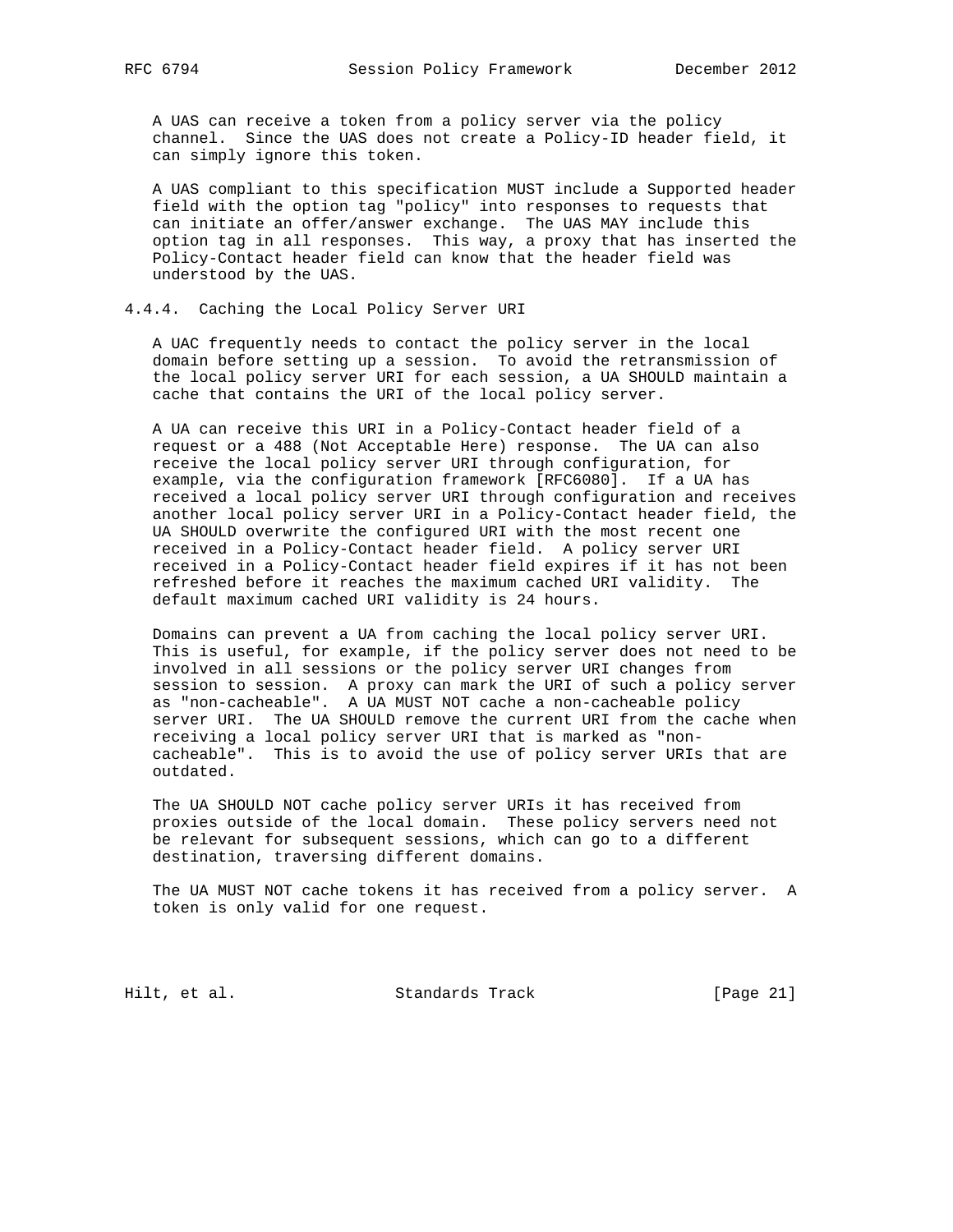## 4.4.5. Header Field Definition and Syntax

#### 4.4.5.1. Policy-ID Header Field

 The Policy-ID header field is inserted by the UAC into INVITE, UPDATE, or PRACK requests (or any other request that can be used to initiate an offer/answer exchange). The Policy-ID header field identifies all policy servers the UAC has contacted for this request.

 The value of a Policy-ID header field consists of a policy server URI and an optional token parameter. The token parameter contains a token the UA might have received from the policy server.

 The syntax of the Policy-ID header field is described below in ABNF, according to [RFC5234], as an extension to the ABNF for SIP in [RFC3261]:

| Policy-ID   | = "Policy-ID" HCOLON policyURI                |
|-------------|-----------------------------------------------|
|             | *(COMMA policyURI)                            |
| policyURI   | $=$ ( SIP-URI / SIPS-URI / absoluteURI )      |
|             | [ SEMI token-param ] * ( SEMI generic-param ) |
| token-param | = "token=" token                              |

## 4.4.5.2. Policy-Contact Header Field

 The Policy-Contact header field can be inserted by a proxy into a 488 (Not Acceptable Here) response to INVITE, UPDATE, or PRACK requests (or other requests that initiate an offer/answer exchange). The value of a Policy-Contact header field consists of a policy server URI and an optional "non-cacheable" header field parameter. The policy server URI identifies the policy server that needs to be contacted by a UAC. The "non-cacheable" header field parameter indicates that the policy server URI is not intended to be cached by the UAC.

 The Policy-Contact header field can also be inserted by a proxy into INVITE, UPDATE, and PRACK requests (or other requests that can be used to initiate an offer/answer exchange). It contains an ordered list of policy server URIs that need to be contacted by the UAS. The topmost value of this list identifies the policy server that is contacted first. New header field values are inserted at the end. With this, the Policy-Contact header field effectively forms a fist in-first-out queue.

 The syntax of the Policy-Contact header field is described below in ABNF, according to [RFC5234], as an extension to the ABNF for SIP in [RFC3261]:

Hilt, et al. Standards Track [Page 22]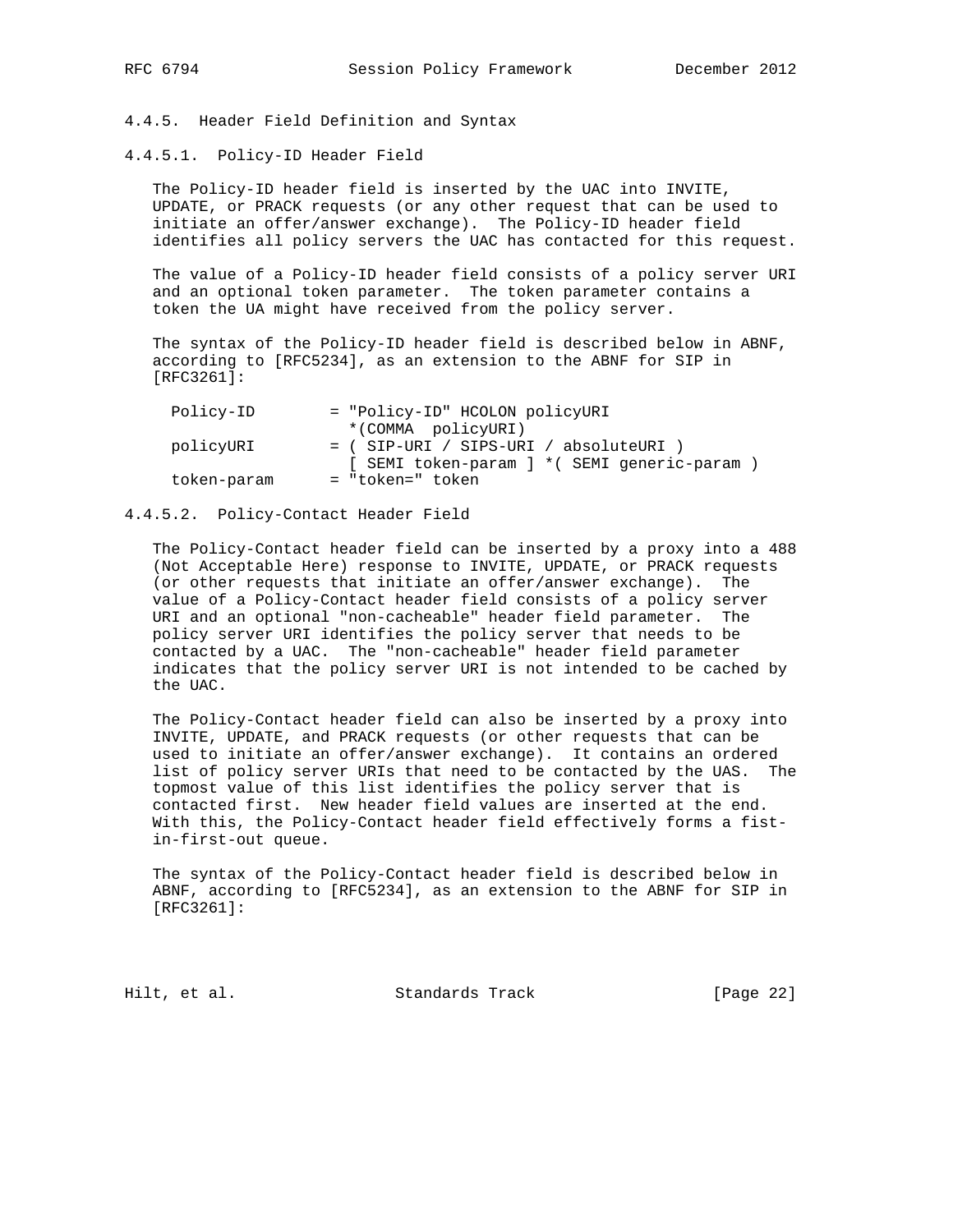| Policy-Contact      | = "Policy-Contact" HCOLON policyContact-info<br>*(COMMA policyContact-info) |
|---------------------|-----------------------------------------------------------------------------|
| policyContact-info  | = LAQUOT policyContact-uri RAQUOT<br>*(SEMI policyContact-param)            |
| policyContact-uri   | = ( SIP-URI / SIPS-URI / absoluteURI )                                      |
| policyContact-param | = ( "non-cacheable" / policyContact-alt-uri<br>qeneric-param )              |

RFC 6794 Session Policy Framework December 2012

policyContact-alt-uri = "alt-uri" EQUAL hostname

 Tables 1 and 2 are extensions of Tables 2 and 3 in [RFC3261]. The column "INF" is for the INFO method [RFC6086], "PRA" is for the PRACK method [RFC3262], "UPD" is for the UPDATE method [RFC3311], "SUB" is for the SUBSCRIBE method [RFC6665], "NOT" is for the NOTIFY method [RFC6665], "MSG" is for the MESSAGE method [RFC3428], "REF" is for the REFER method [RFC3515], and "PUB" is for the PUBLISH method [RFC3903].

| where |    |  |        |               |                                                                                          |
|-------|----|--|--------|---------------|------------------------------------------------------------------------------------------|
| R     | rd |  |        |               | $\sim$                                                                                   |
| R     | a  |  | $\sim$ |               | $\mathbf{C}$                                                                             |
| 488   | a  |  | $\sim$ |               | $\sim$                                                                                   |
|       |    |  |        |               |                                                                                          |
|       |    |  |        |               |                                                                                          |
|       |    |  |        | $\sim$ $\sim$ | proxy ACK BYE CAN INV OPT REG UPD<br>Table 1: Policy-ID and Policy-Contact Header Fields |

| Header field   | where                                               | proxy PRA PUB SUB NOT INF MSG REF |               |                                   |  |  |
|----------------|-----------------------------------------------------|-----------------------------------|---------------|-----------------------------------|--|--|
| Policy-ID      | R                                                   | rd                                | $\sim$        | and the state of the state of the |  |  |
| Policy-Contact | R                                                   |                                   | $\mathbf{C}$  |                                   |  |  |
| Policy-Contact | 488                                                 | a                                 | $\mathcal{C}$ |                                   |  |  |
|                | Table 2: Policy-ID and Policy-Contact Header Fields |                                   |               |                                   |  |  |

#### 4.5. Policy Channel

 The main task of the policy channel is to enable a UA to submit information about the session it is trying to establish (i.e., the offer and the answer) to a policy server and to receive the resulting session-specific policies and possible updates to these policies in response.

 The Event Package for Session-Specific Policies [RFC6795] defines a SUBSCRIBE/NOTIFY-based [RFC6665] policy channel mechanism. A UA compliant to this specification MUST support the Event Package for Session-Specific Policies [RFC6795]. The UA MUST use this event

Hilt, et al. Standards Track [Page 23]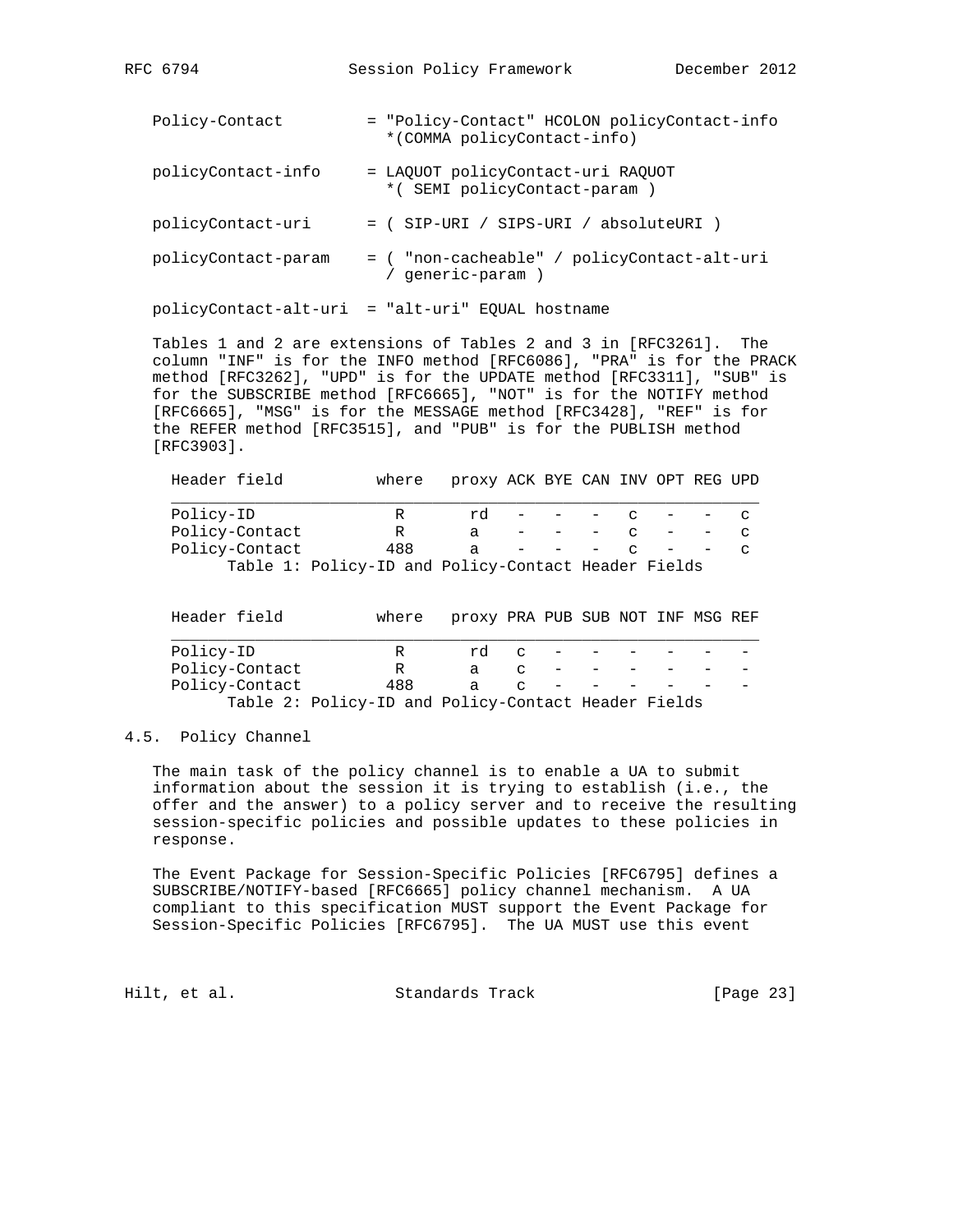package to contact a policy server if the policy server URI is a SIP-URI or SIPS-URI. A UA MAY support other policy channel mechanisms.

4.5.1. Creation and Management

 A UA discovers the list of policy servers relevant for a session during the initial offer/answer exchange (see Section 4.4). A UA compliant to this specification MUST set up a policy channel to each of the discovered policy servers. If the UA does not want to set up a policy channel to one of the policy servers provided, the UA MUST cancel or reject a pending INVITE transaction for the session or terminate the session if it is already in progress.

 A UA MUST maintain the policy channel to each discovered policy server during the lifetime of a session, unless the policy channel is closed by the policy server or the UA discovers that the policy server is no longer relevant for the session as described below.

 A UAC can receive a 488 (Not Acceptable Here) response with a Policy- Contact header field containing a new policy server URI in response to a mid-dialog request. This indicates that the set of policy servers relevant for the current session has changed. If this occurs, the UAC MUST retry sending the request as if it were the first request in a dialog (i.e., without applying any policies except the policies from the local policy server). This way, the UAC will rediscover the list of policy servers for the current session. This is necessary since the UAC has no other way of knowing when to contact the newly discovered policy server relative to the existing policy servers and if any of the existing policy servers do not need to be contacted any more. The UAC MUST set up a policy channel to each new policy server. The UAC SHOULD close policy channels to policy server that are not listed any more. If the policy channel to these servers is not closed, the UAC can receive policies that do not apply to the session any more. The UAC MUST contact policy servers in the order in which they were discovered in the most recent request.

 If a UAS receives a mid-dialog request with a Policy-Contact header field containing a list of policy server URIs that is different from the list of policy servers to which the UAS has currently established a policy channel, then the UAS MUST set up a policy channel to all new policy servers and contact them. The UAS SHOULD close policy channels to servers that are not listed any more. If the policy channel to these servers is not closed, the UAS can receive policies that do not apply to the session any more. The UAS MUST use policy servers in the order in which they were contained in the most recent Policy-Contact header field.

Hilt, et al. Standards Track [Page 24]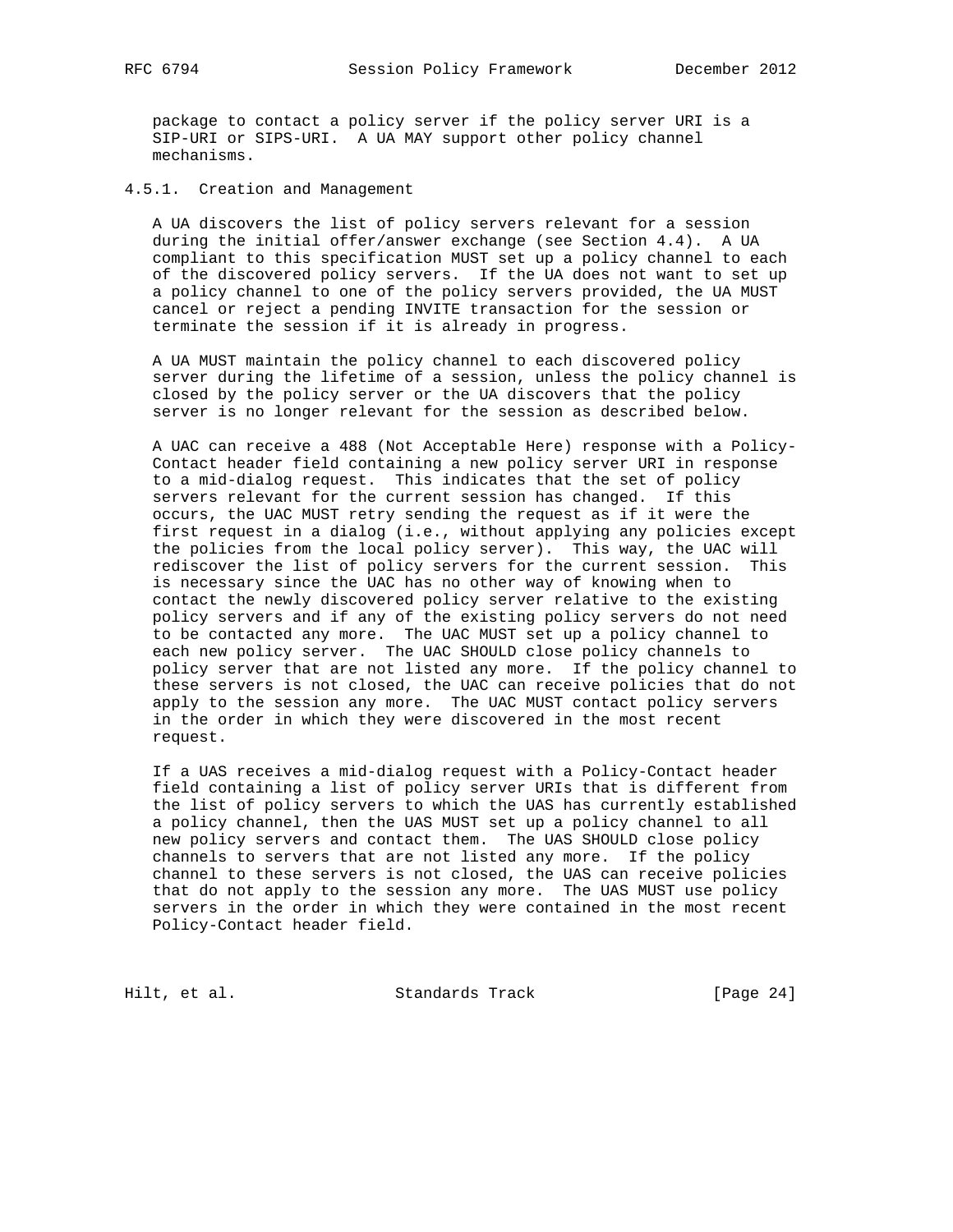A UA MUST inform the policy server when a session is terminated (e.g., when the UA has either sent or received a BYE) via the policy channel, unless a policy server indicates via the policy channel that it does not need to be contacted at the end of the session. This enables a policy server to free all resources it has allocated for this session.

#### 4.5.2. Contacting the Policy Server

 A UA MUST contact all policy servers to which it has established a policy channel before sending or after receiving a mid-dialog request. The UA MUST contact the policy servers in the order in which they were discovered most recently.

 A UA that receives a SIP message containing an offer or answer SHOULD completely process the message (e.g., according to [RFC3261]) before contacting the policy server. The SIP processing of the message includes, for example, updating dialog state and timers as well as creating ACK or PRACK requests as necessary. This ensures that contacting a policy server does not interfere with SIP message processing and timing (e.g., by inadvertently causing timers to expire). This implies, for example, that a UAC that has received a response to an INVITE request would normally finish the processing of the response including transmitting the ACK request before it contacts the policy server. An important exception to this rule is discussed in the next paragraph.

 In some cases, a UA needs to use the offer/answer it has received in a SIP message to create an ACK or PRACK request for this message; i.e., it needs to use the offer/answer before finishing the SIP machinery for this message. For example, a UAC that has received an offer in the response to an INVITE request needs to apply policies to the offer and the answer before it can send the answer in an ACK request. In these cases, a UA SHOULD contact the policy server even if this is during the processing of a SIP message. This implies that a UA, which has received an offer in the response of an INVITE request, would normally contact the policy server and apply session policies before sending the answer in the ACK request.

 Note: this assumes that the policy server can always respond immediately to a policy request and does not require manual intervention to create a policy. This will be the case for most policy servers. If, however, a policy server cannot respond with a policy right away, it can return a policy that temporarily denies the session and update this policy as the actual policy decision becomes available. A delay in the response from the

Hilt, et al. Standards Track [Page 25]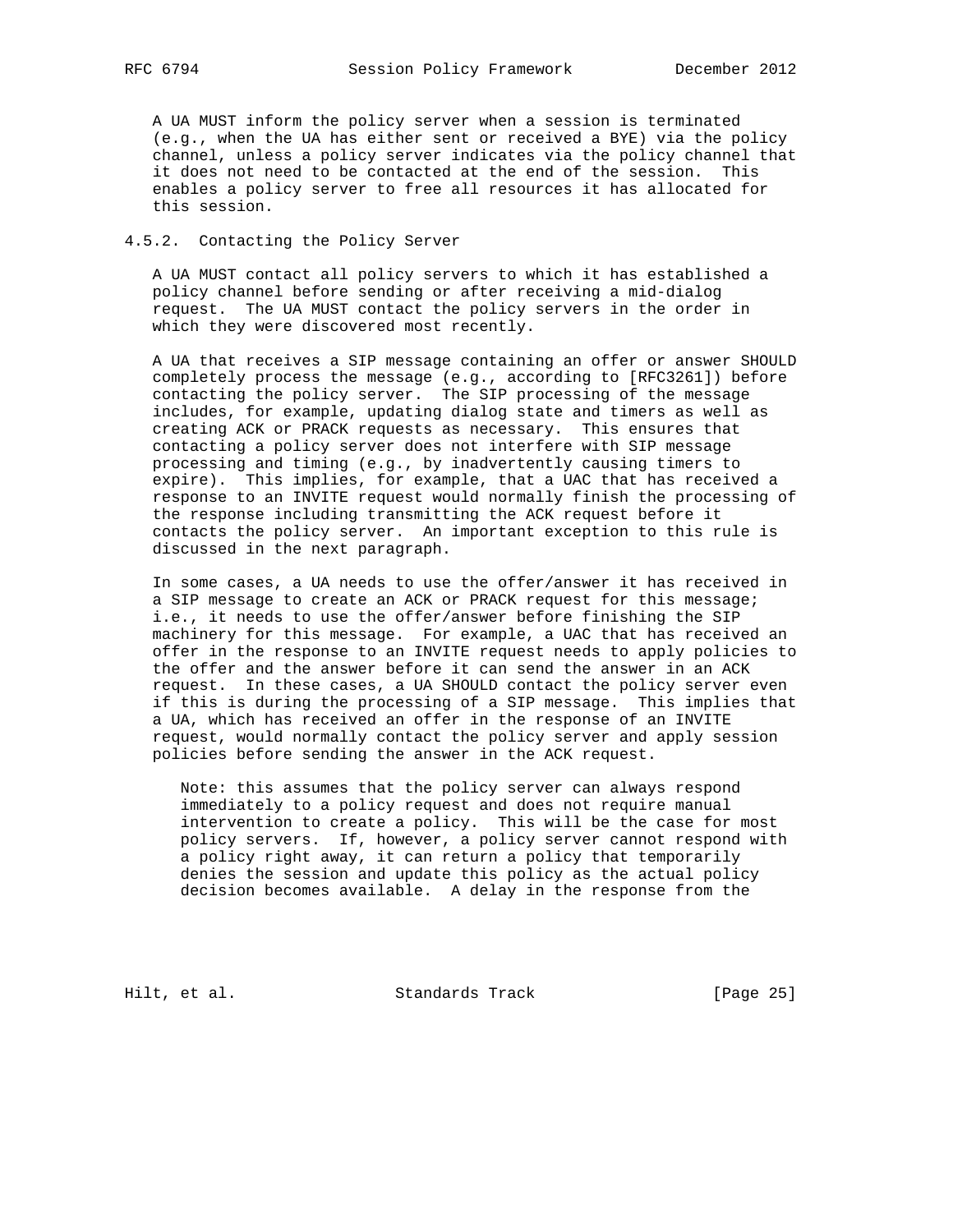policy server to the UA would delay the transmission of the ACK request and could trigger retransmissions of the INVITE response (also see the recommendations for Flow I in [RFC3725]).

 The case of multiple policy servers providing policies to the same UA requires additional considerations. A policy returned by one policy server can contain information that needs to be shared with the other policy servers. For example, two policy servers can have the policy to insert a media intermediary by modifying the IP addresses and ports of media streams. In order for media streams to pass through both intermediaries, each intermediary needs to know the IP address and port on which the other media intermediary is expecting the stream to arrive. If media streams are flowing in both directions, this means that each intermediary needs to know IP addresses and ports of the other intermediary.

 UACs usually contact a policy server twice during an offer/answer exchange (unless a policy server indicates that it only needs to be contacted once). Therefore, the case of multiple policy servers providing policies to a single UAC does not require additional steps in most cases. However, a UAS usually contacts each policy server only once (see Figure 4). If a session policy returned by one of the policy servers requires that information be shared between multiple servers and the UAS receives policies from more than one policy server, then the UAS MUST contact all policy servers a second time after contacting all servers the first time. Whether or not a second round is required is determined by the type of information returned by the policy server. A data format for session policies (e.g., [RFC6796]) needs to explicitly state if a second round is needed for a particular data element. If a UA receives such an element, it knows that is expected to contact policy servers a second time. If such a data element is modified during a mid-call offer/answer exchange and multiple policy servers are providing policies to a UA, then all UAs MUST contact policy servers in a first and second round. An example call flow is shown in Appendix B.3.

 A UA that supports session-specific policies compliant to this specification MUST support the User Agent Profile Data Set for Media Policy [RFC6796] as data format for session policies.

#### 4.5.3. Using Session Policies

 A UA MUST disclose the session description(s) for the current session to policy servers through the policy channel. The UA MUST apply session policies it receives to the offer and, if one is received, to the answer before using the offer/answer. If these policies are unacceptable, the UA MUST NOT continue with the session. This means that the UA MUST cancel or reject a pending INVITE transaction for

Hilt, et al. Standards Track [Page 26]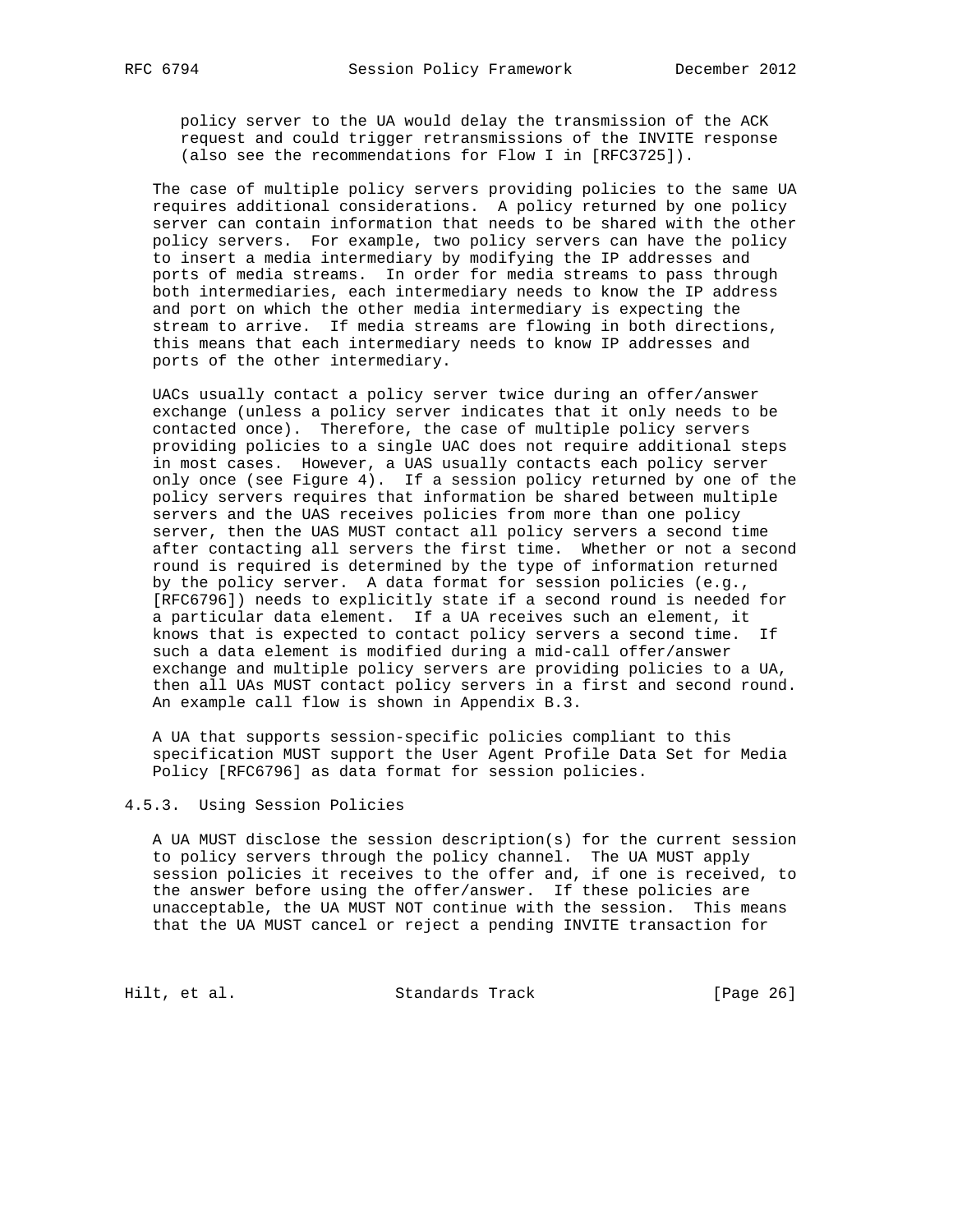the session or terminate the session if it is already in progress. If the UA receives an unacceptable policy in an INVITE response, the UA MUST complete the INVITE transaction and then terminate the session.

 When a UA receives a notification about a change in the current policies, the UA MUST apply the updated policies to the current session or the UA MUST terminate the session. If the policy update causes a change in the session description of a session, then the UA needs to renegotiate the modified session description with its peer UA, for example, using a re-INVITE or UPDATE request. For example, if a policy update disallows the use of video and video is part of the current session description, then the UA will need to create an new session description offer without video. After receiving this offer, the peer UA knows that video can't be used any more and responds with the corresponding answer.

5. Security Considerations

 Policy enforcement mechanisms can prevent a UA from communicating with another UA if the UAs are not aware of the policies that are enforced. Policy enforcement mechanisms without policy signaling can therefore create a denial-of-service condition for UAs. This specification provides a mechanism for intermediaries to signal the policies that are enforced to UAs. It enables UAs to establish sessions that are conform and pass through policy enforcement.

 Session policies can significantly change the behavior of a UA and can be used by an attacker to compromise a UA. For example, session policies can be used to prevent a UA from successfully establishing a session (e.g., by setting the available bandwidth to zero). Such a policy can be submitted to the UA during a session, which causes the UA to terminate the session.

 A UA transmits session information to a policy server for session specific policies. This session information can contain sensitive data the user does not want an eavesdropper or an unauthorized policy server to see. Vice versa, session policies can contain sensitive information about the network or service level agreements the service provider does not want to disclose to an eavesdropper or an unauthorized UA.

 It is important to secure the communication between the proxy and the UA (for session-specific policies) as well as the UA and the policy server. The following four discrete attributes need to be protected:

 1. integrity of the policy server URI (for session-specific policies),

Hilt, et al. Standards Track [Page 27]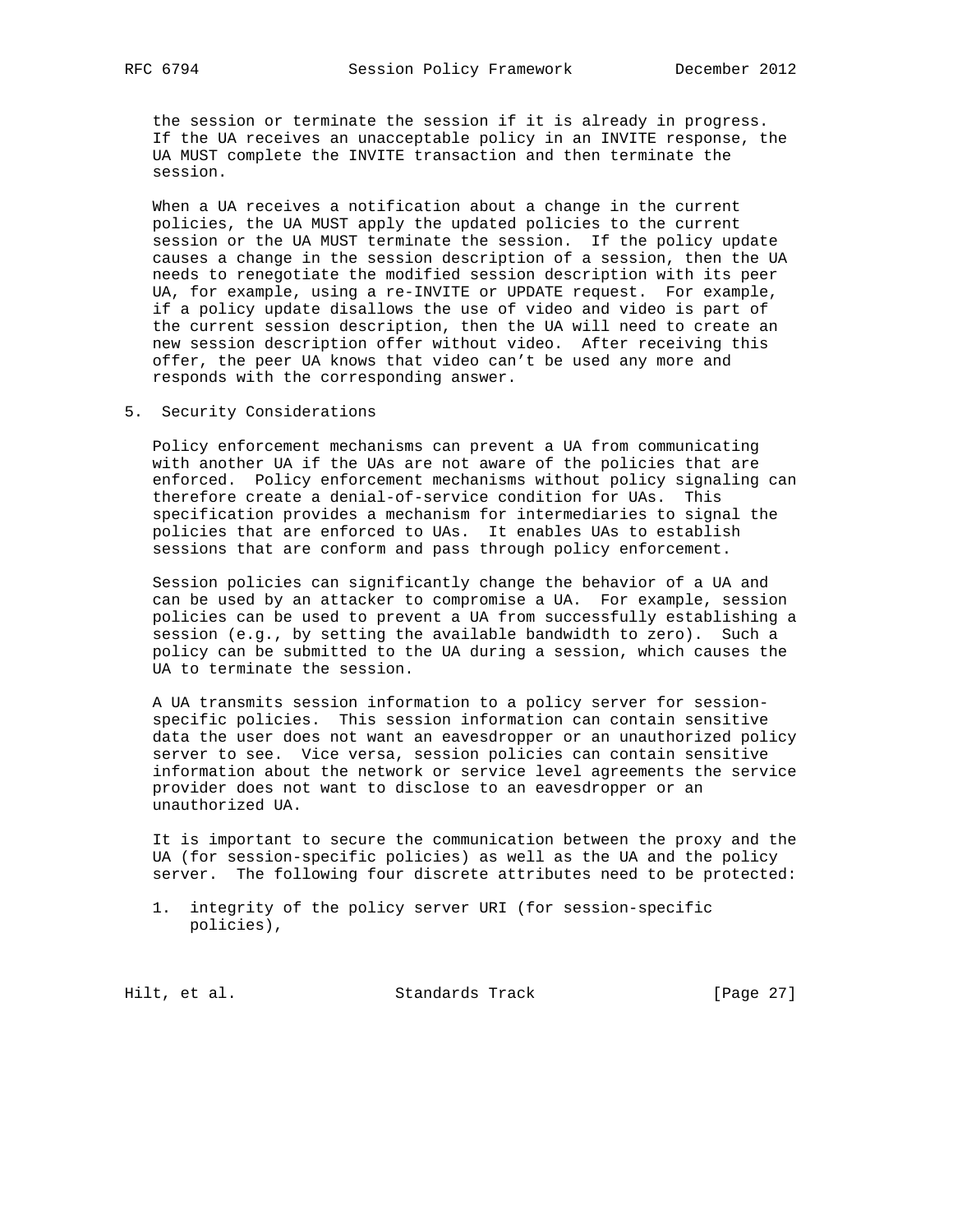- 2. authentication of the policy server and, if needed, the user agent,
- 3. confidentiality of the messages exchanged between the user agent and the policy server and
- 4. ensuring that private information is not exchanged between the two parties, even over a confidentiality-assured and authenticated session.

 To protect the integrity of the policy server URI, a UA SHOULD use a secured transport protocol such as TLS [RFC5246] between proxies and the UA. Protecting the integrity of the policy server URI is important since an attacker could intercept SIP messages between the UA and the proxy and remove the policy header fields needed for session-specific policies. This would impede the rendezvous between UA and policy server and, since the UA would not contact the policy server, can prevent a UA from setting up a session.

 Instead of removing a policy server URI, an attacker can also modify the policy server URI and point the UA to a compromised policy server. It is RECOMMENDED that a UA authenticate policy servers to prevent such an attack from being effective.

 It is RECOMMENDED that the UA only accept session-independent policies from trustworthy policy servers as these policies affect all sessions of a UA. A list of trustworthy session-independent policy servers can be provided to the UA through configuration. As SIP messages can be affected by any proxy on a path and session-specific policies only apply to a single session, a UA MAY choose to accept session-specific policies from other policy servers as well.

 Policy servers SHOULD authenticate UAs to protect the information that is contained in a session policy. However, a policy server can also frequently encounter UAs it cannot authenticate. In these cases, the policy server MAY provide a generic policy that does not reveal sensitive information to these UAs.

 It is RECOMMENDED that administrators use SIPS URIs as policy server URIs so that subscriptions to session policies are transmitted over TLS.

 The above security attributes are important to protect the communication between the UA and policy server. This document does not define the protocol used for the communication between UA and policy server and merely refers to other specifications for this purpose. The security considerations of these specifications need to address the above security aspects.

Hilt, et al. Standards Track [Page 28]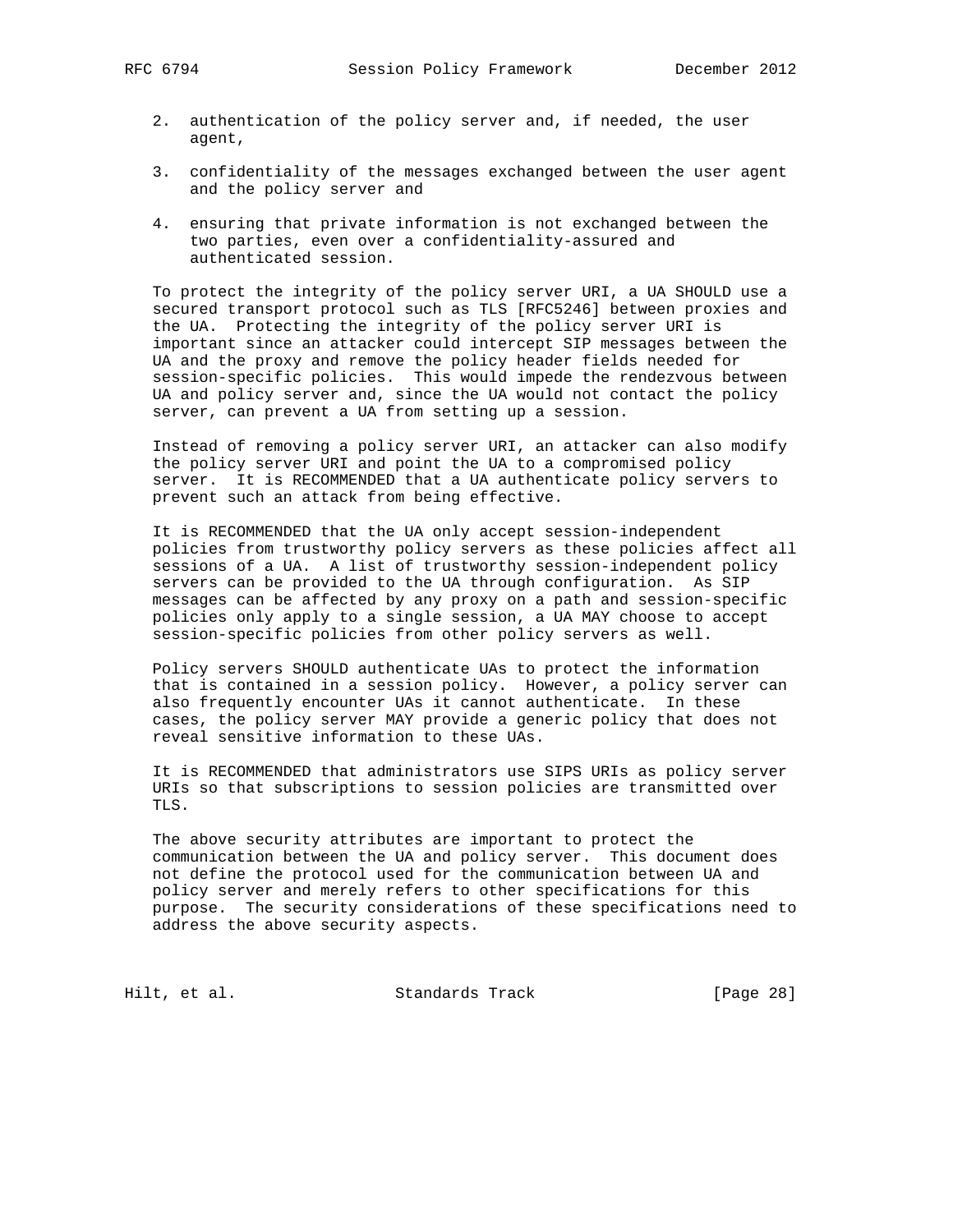6. IANA Considerations 6.1. Registration of the "Policy-ID" Header Field Name of Header Field: Policy-ID Short form: none Normative description: Section 4.4.5 of this document 6.2. Registration of the "Policy-Contact" Header Field Name of Header Field: Policy-Contact Short form: none Normative description: Section 4.4.5 of this document 6.3. Registration of the "non-cacheable" Policy-Contact Header Field Parameter Registry Name: Header Field Parameters and Parameter Values Reference: [RFC3968] Registry: Header Field Parameter Name Predefined Reference Values  $\mathcal{L} = \{ \mathcal{L} = \{ \mathcal{L} \} \cup \{ \mathcal{L} \} \cup \{ \mathcal{L} \} \cup \{ \mathcal{L} \} \cup \{ \mathcal{L} \} \cup \{ \mathcal{L} \} \cup \{ \mathcal{L} \} \cup \{ \mathcal{L} \} \cup \{ \mathcal{L} \} \cup \{ \mathcal{L} \} \cup \{ \mathcal{L} \} \cup \{ \mathcal{L} \} \cup \{ \mathcal{L} \} \cup \{ \mathcal{L} \} \cup \{ \mathcal{L} \} \cup \{ \mathcal{L} \} \cup \{ \mathcal{L} \} \cup$ 

Policy-Contact non-cacheable Yes this document

6.4. Registration of the "policy" SIP Option Tag

 This specification registers a new SIP option tag, as per the guidelines in Section 27.1 of [RFC3261].

This document defines the SIP option tag "policy".

 The following row has been added to the "Option Tags" section of the SIP Parameter Registry:

Hilt, et al. Standards Track [Page 29]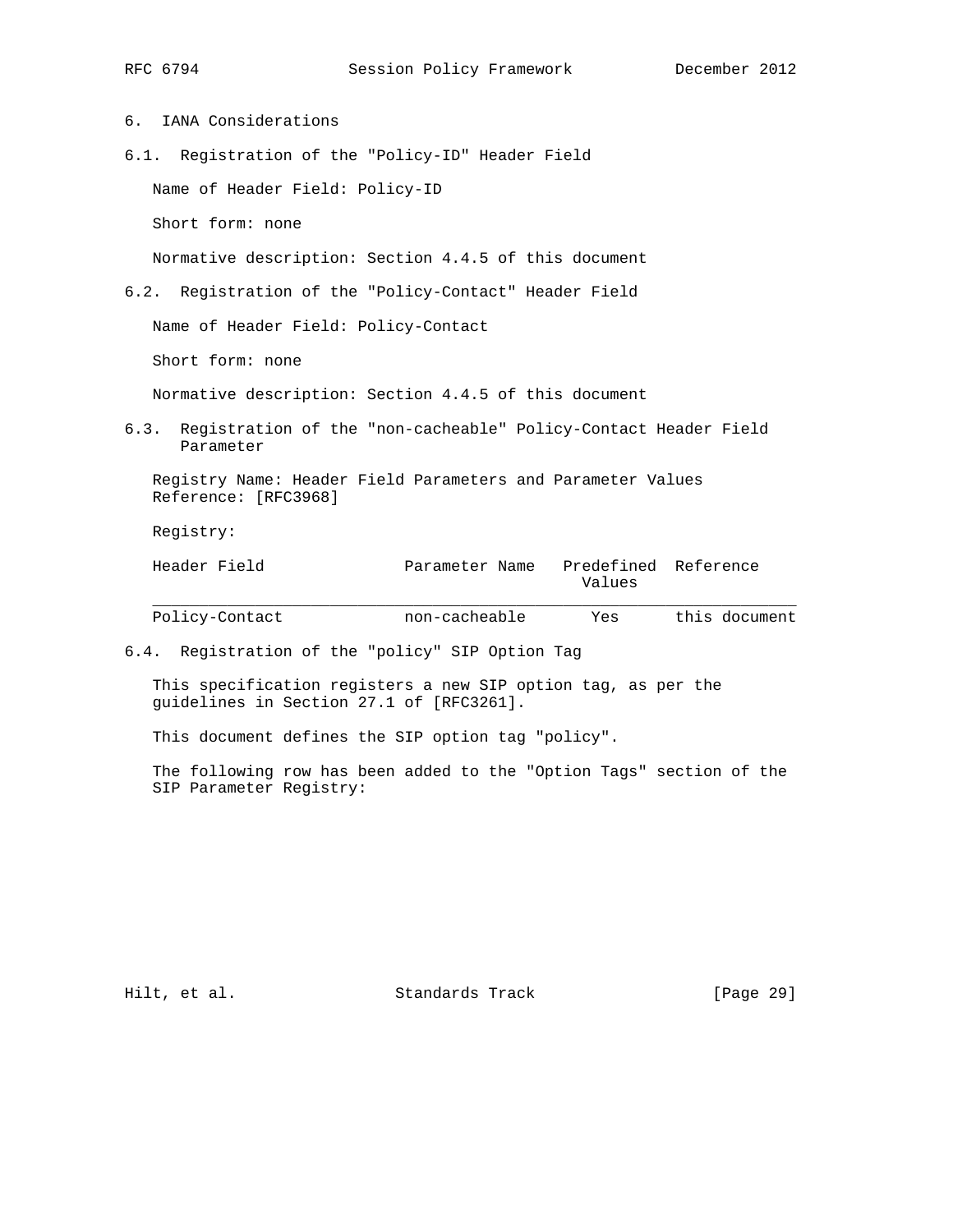| Name   | Description                                                                                                                           | Reference        |
|--------|---------------------------------------------------------------------------------------------------------------------------------------|------------------|
| policy | This option tag is used to indicate that<br>a UA can process policy server URIs for<br>and subscribe to session-specific<br>policies. | this<br>document |

Name of option: policy

 Description: Support for the Policy-Contact and Policy-ID header fields.

SIP header fields defined: Policy-Contact, Policy-ID

Normative description: This document

- 7. References
- 7.1. Normative References
	- [RFC2119] Bradner, S., "Key words for use in RFCs to Indicate Requirement Levels", BCP 14, RFC 2119, March 1997.
	- [RFC3261] Rosenberg, J., Schulzrinne, H., Camarillo, G., Johnston, A., Peterson, J., Sparks, R., Handley, M., and E. Schooler, "SIP: Session Initiation Protocol", RFC 3261, June 2002.
	- [RFC3262] Rosenberg, J. and H. Schulzrinne, "Reliability of Provisional Responses in Session Initiation Protocol (SIP)", RFC 3262, June 2002.
	- [RFC3264] Rosenberg, J. and H. Schulzrinne, "An Offer/Answer Model with Session Description Protocol (SDP)", RFC 3264, June 2002.
- [RFC3311] Rosenberg, J., "The Session Initiation Protocol (SIP) UPDATE Method", RFC 3311, October 2002.
	- [RFC3968] Camarillo, G., "The Internet Assigned Number Authority (IANA) Header Field Parameter Registry for the Session Initiation Protocol (SIP)", BCP 98, RFC 3968, December 2004.
	- [RFC5234] Crocker, D. and P. Overell, "Augmented BNF for Syntax Specifications: ABNF", STD 68, RFC 5234, January 2008.

Hilt, et al. Standards Track [Page 30]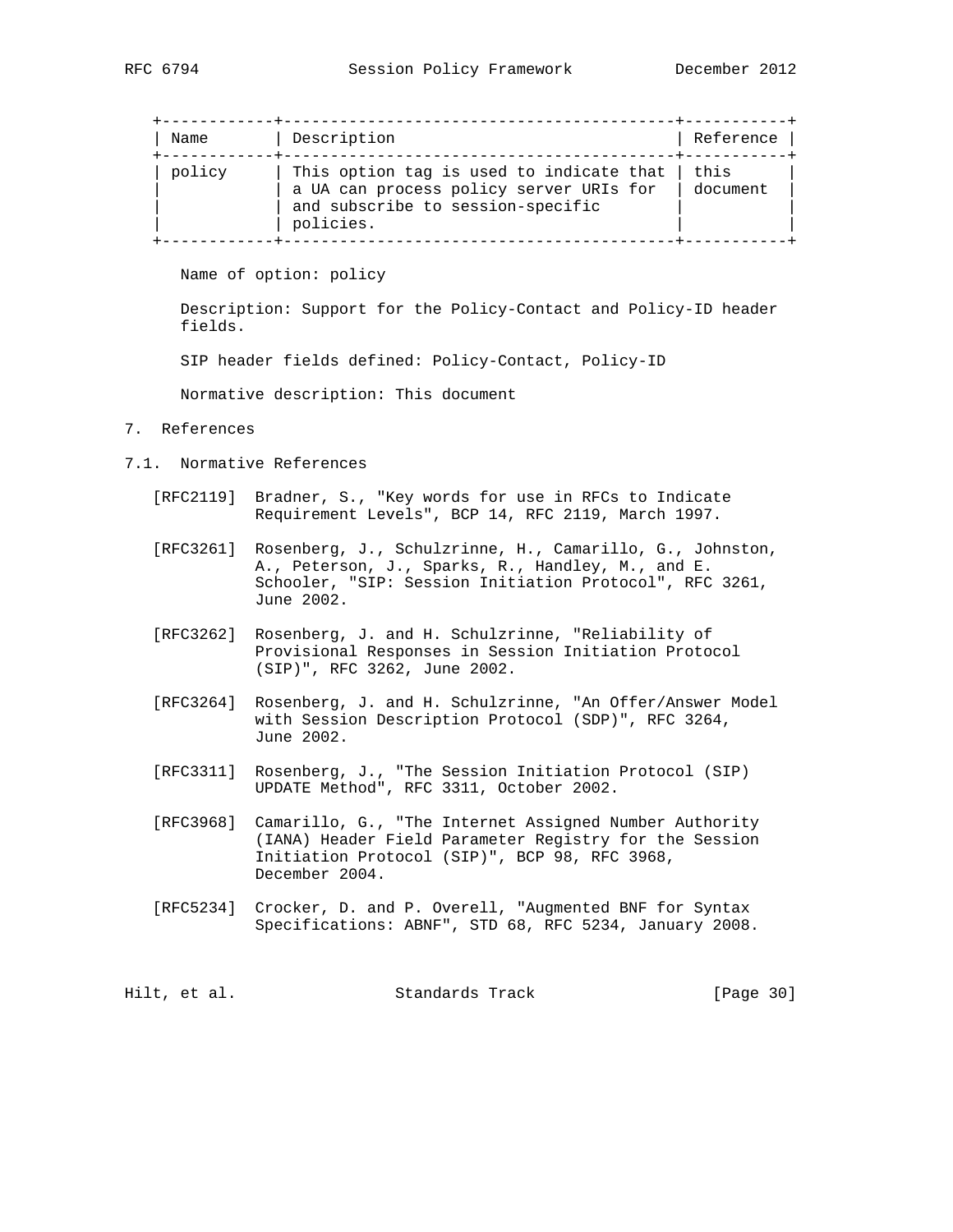- [RFC6080] Petrie, D. and S. Channabasappa, "A Framework for Session Initiation Protocol User Agent Profile Delivery", RFC 6080, March 2011.
- [RFC6665] Roach, A., "SIP-Specific Event Notification", RFC 6665, July 2012.
- [RFC6795] Hilt, V. and G. Camarillo, "A Session Initiation Protocol (SIP) Event Package for Session-Specific Policies", RFC 6795, December 2012.
- [RFC6796] Hilt, V., Camarillo, G., Rosenberg, J., and D. Worley, "A User Agent Profile Data Set for Media Policy", RFC 6796, December 2012.
- 7.2. Informative References
	- [RFC3428] Campbell, B., Rosenberg, J., Schulzrinne, H., Huitema, C., and D. Gurle, "Session Initiation Protocol (SIP) Extension for Instant Messaging", RFC 3428, December 2002.
	- [RFC3515] Sparks, R., "The Session Initiation Protocol (SIP) Refer Method", RFC 3515, April 2003.
	- [RFC3725] Rosenberg, J., Peterson, J., Schulzrinne, H., and G. Camarillo, "Best Current Practices for Third Party Call Control (3pcc) in the Session Initiation Protocol (SIP)", BCP 85, RFC 3725, April 2004.
	- [RFC3903] Niemi, A., "Session Initiation Protocol (SIP) Extension for Event State Publication", RFC 3903, October 2004.
	- [RFC3986] Berners-Lee, T., Fielding, R., and L. Masinter, "Uniform Resource Identifier (URI): Generic Syntax", STD 66, RFC 3986, January 2005.
	- [RFC4566] Handley, M., Jacobson, V., and C. Perkins, "SDP: Session Description Protocol", RFC 4566, July 2006.
	- [RFC5246] Dierks, T. and E. Rescorla, "The Transport Layer Security (TLS) Protocol Version 1.2", RFC 5246, August 2008.
	- [RFC6086] Holmberg, C., Burger, E., and H. Kaplan, "Session Initiation Protocol (SIP) INFO Method and Package Framework", RFC 6086, January 2011.

Hilt, et al. Standards Track [Page 31]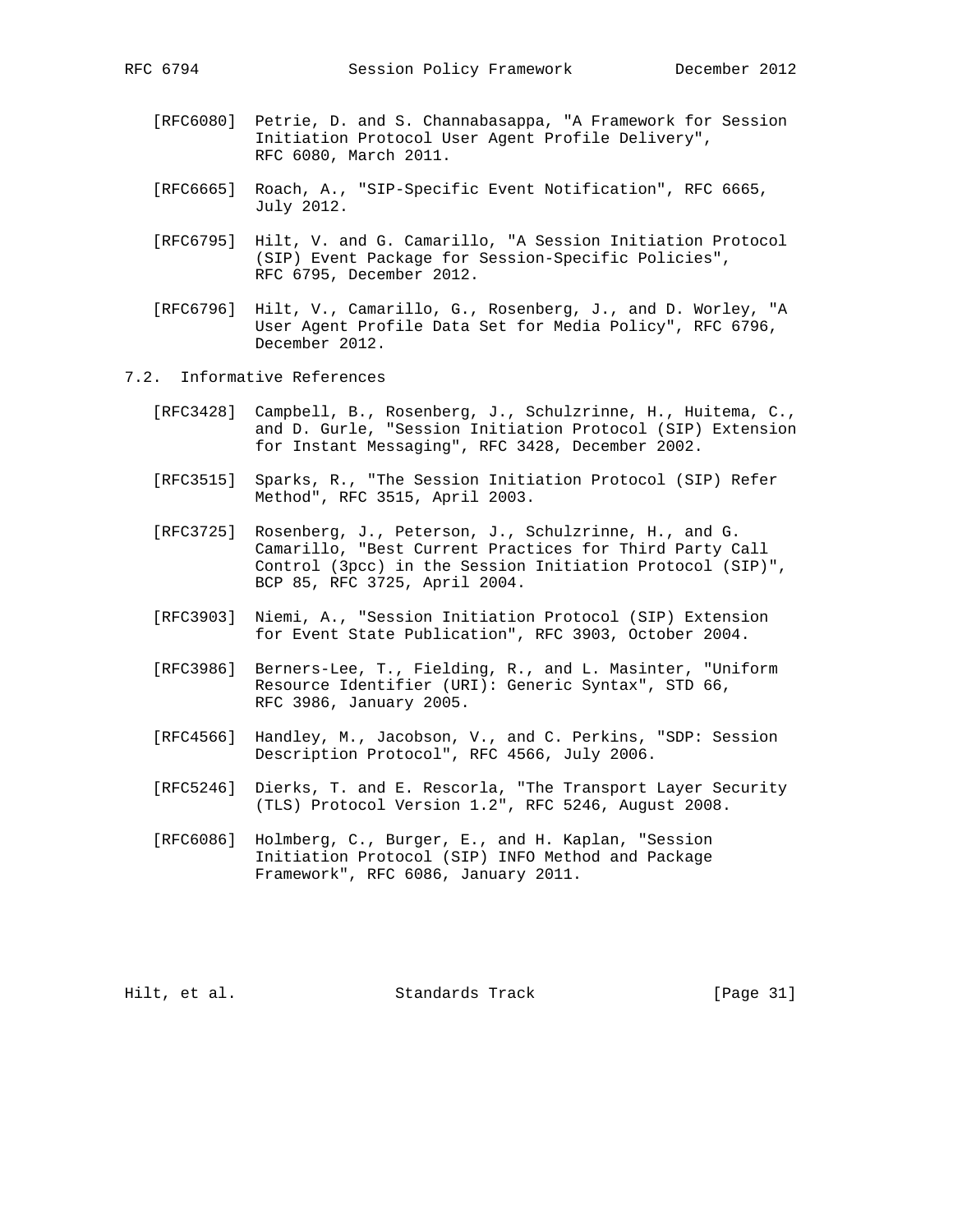Appendix A. Acknowledgements

 Many thanks to Allison Mankin, Andrew Allen, Cullen Jennings and Vijay Gurbani for their contributions to this document. Many thanks to Roni Even, Bob Penfield, Mary Barnes, Shida Schubert, Keith Drage, Lisa Dusseault, Tim Polk and Pasi Eronen for their reviews and suggestions.

Appendix B. Session-Specific Policies - Call Flows

 The following call flows illustrate the overall operation of session specific policies including the policy channel protocol as defined in "A Session Initiation Protocol (SIP) Event Package for Session- Specific Policies" [RFC6795].

The following abbreviations are used:

 o: offer o': offer modified by a policy po: offer policy a: answer a': answer modified by a policy pa: answer policy ps uri: policy server URI (in Policy-Contact header field) ps id: policy server id (in Policy-ID header field)

B.1. Offer in Invite

Hilt, et al. Standards Track [Page 32]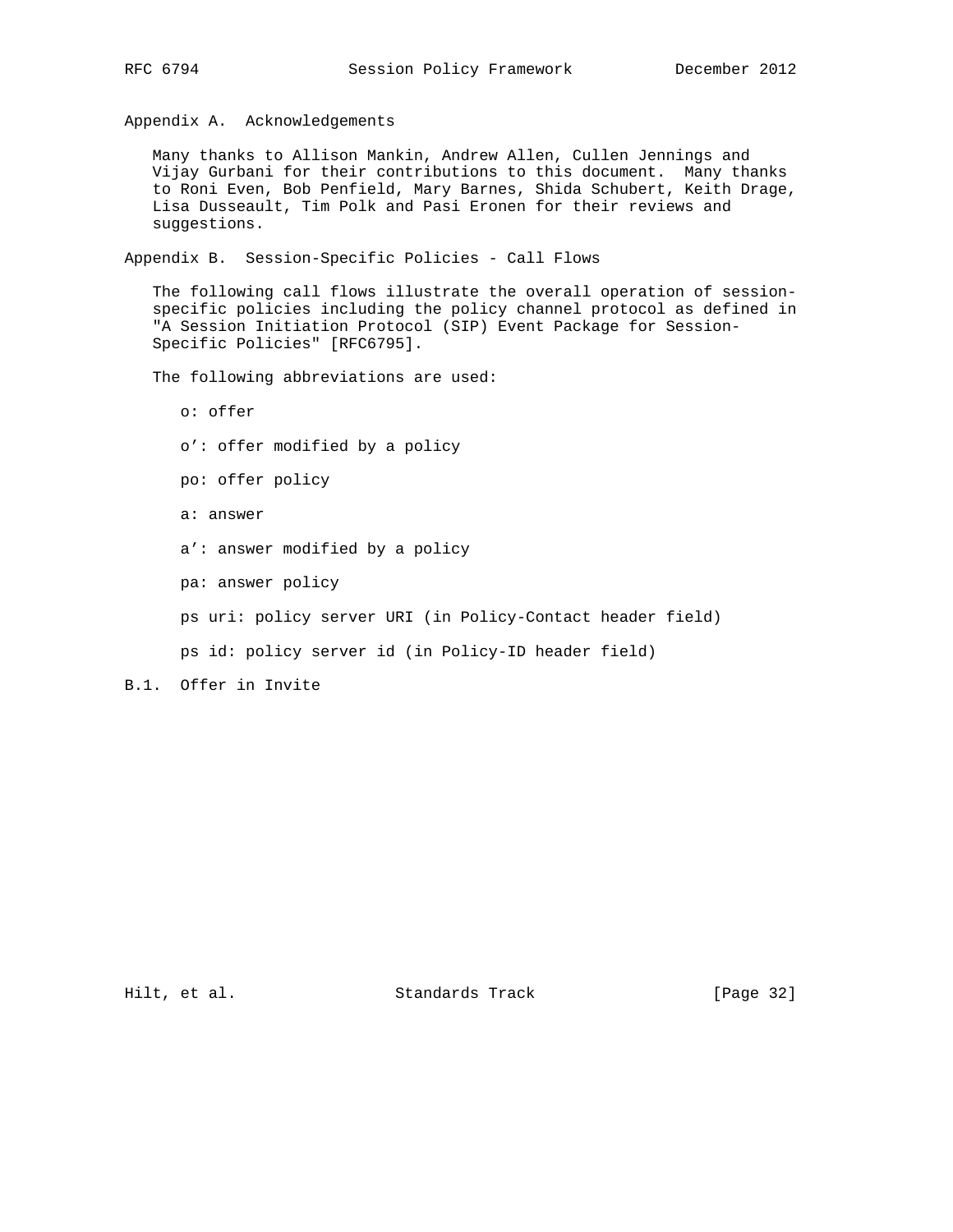UAA PA PSA PSB PB UAB  $(1)$  INV  $\sim$  $------&>$  $(2)$  488 <ps uri>  $\leftarrow$  - - - - - - - |  $(3)$  ACK -------->|  $(4)$  SUBSCRIBE < $o$ > ----------------->  $(5)$  200 OK <-------------------(6) NOTIFY <po> <------------------ $(7)$  200 OK ----------------->  $(8)$  INV <ps id, o'>  $------&>$  $|(9)$  INV <0'> **Contract Contract** -----------------------------> **The Common**  $|(10)$  INV <o', ps uri>  $\vert$  --------> $\vert$  $(11)$  SUBSCRIBE <o', a> <------------------- $(12)$  200 OK ------------------>| (13) NOTIFY <po, pa> ------------------>|  $(14)$  200 OK \_\_\_\_\_\_\_\_\_\_\_\_\_\_\_\_\_\_\_  $(15)$  200 OK <a'> | <---------|  $(16) 200 \text{ ok} < a' >$ |<------------------------------ $(17)$  200 OK <a'>  $\mathbb{R}$  $\leftarrow$  - - - - - - - -  $\left|$  $(18)$  ACK  $|$ **Contract Contract**  $\Box$  $\Box$  $(19)$  SUBSCRIBE <o', a'>  $\mathbb{R}$ ------------------>| (20) 200 OK <------------------- $(21)$  NOTIFY <po, pa> <-------------------|  $(22)$  200 OK ------------------>

Hilt, et al.

Standards Track

[Page 33]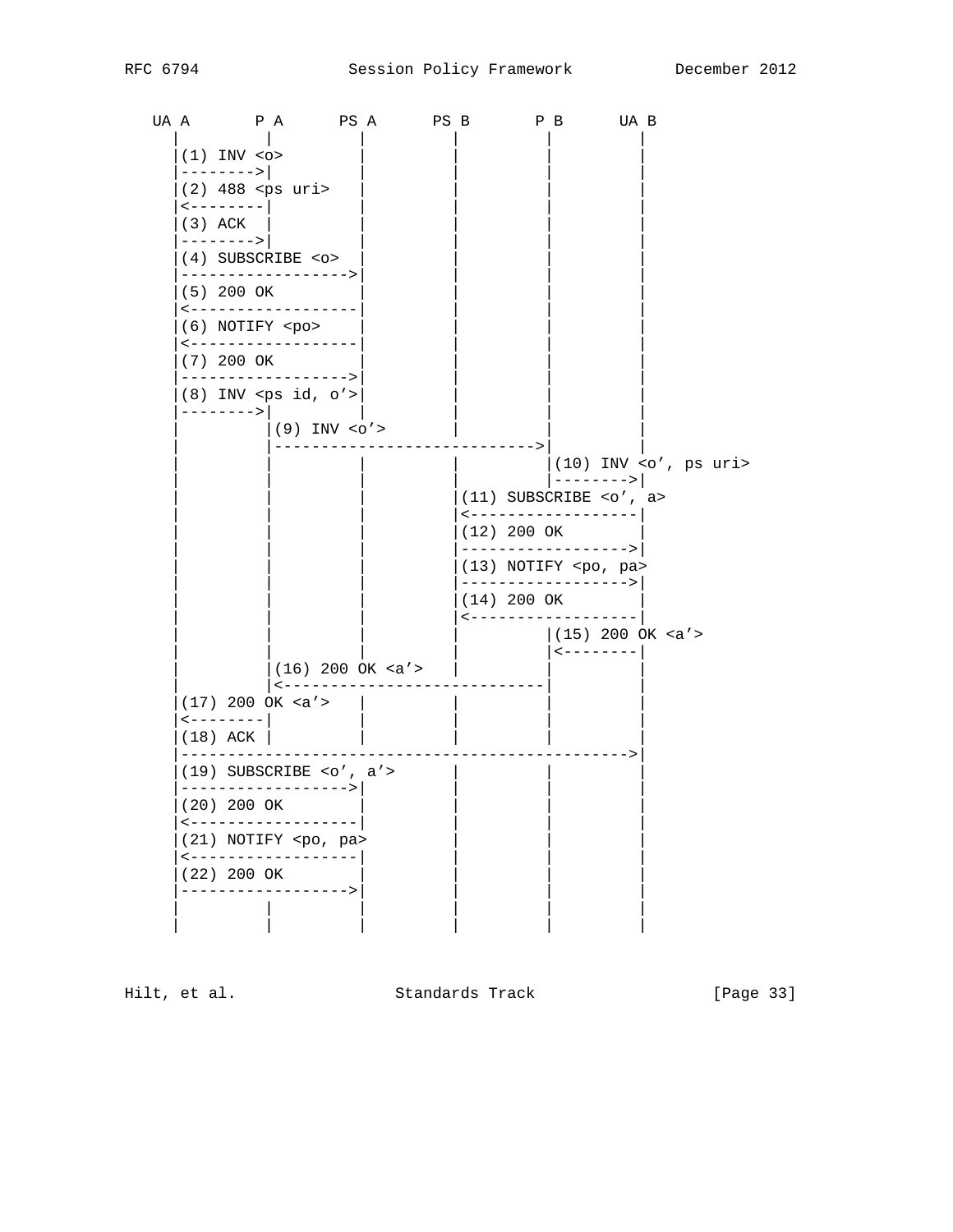## B.2. Offer in Response



Hilt, et al.

Standards Track

[Page 34]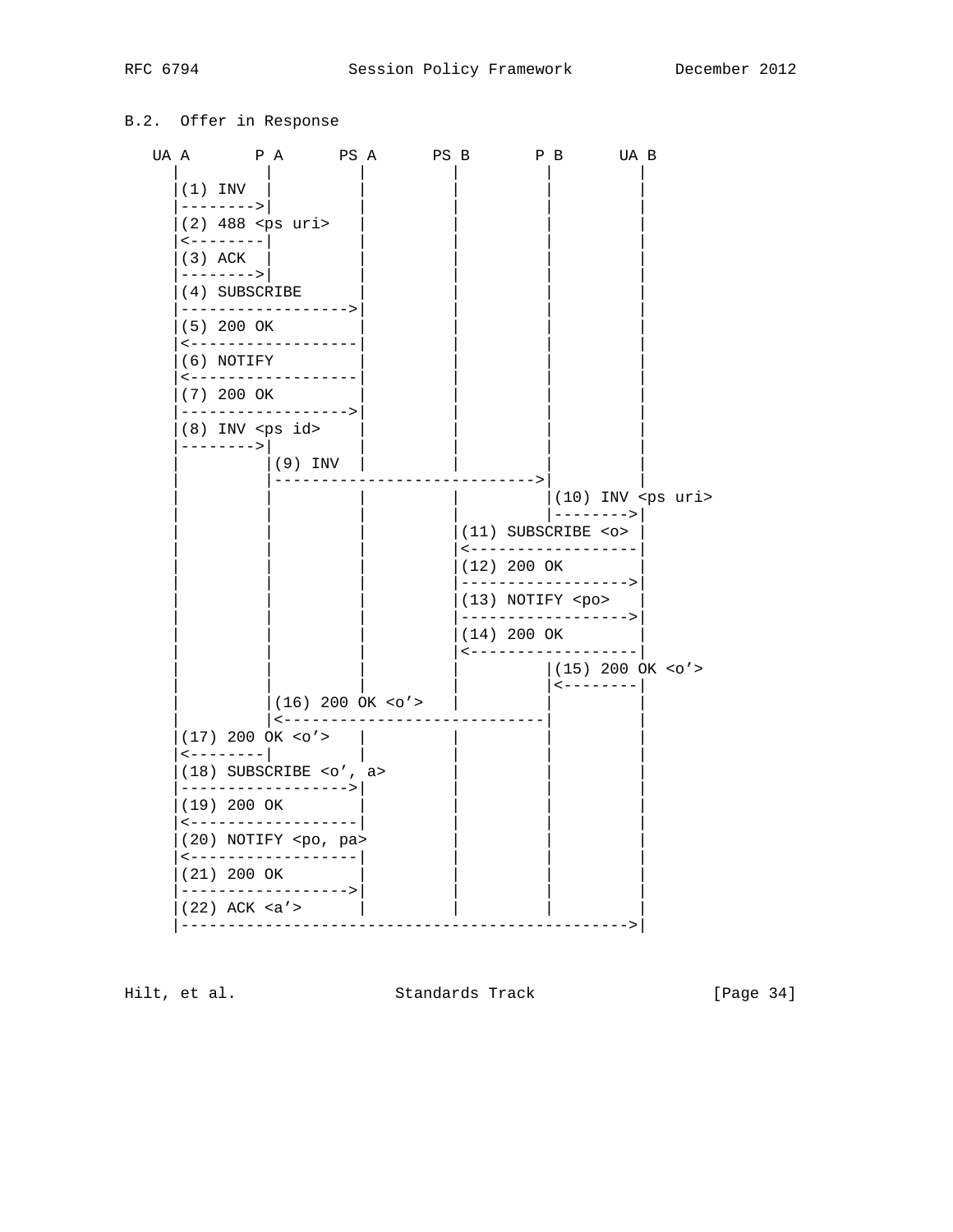|  |  | $(23)$ SUBSCRIBE <o', a'=""></o',> |  |
|--|--|------------------------------------|--|
|  |  |                                    |  |
|  |  | (24) 200 OK                        |  |
|  |  |                                    |  |
|  |  | (25) NOTIFY <po, pa=""></po,>      |  |
|  |  |                                    |  |
|  |  | (26) 200 OK                        |  |
|  |  |                                    |  |
|  |  |                                    |  |
|  |  |                                    |  |

# B.3. Multiple Policy Servers for the UAS

| UA A |                                  |  |            |                                   |  |               |  | PA PSA PSB PB UAB                                    |  |  |
|------|----------------------------------|--|------------|-----------------------------------|--|---------------|--|------------------------------------------------------|--|--|
|      | $(1)$ INV $\leq$ o><br>--------> |  |            | $(2)$ INV <o, psa="" uri=""></o,> |  |               |  |                                                      |  |  |
|      |                                  |  |            |                                   |  | -------->     |  | (3) INV <o, psa,="" psb="" uri=""></o,>              |  |  |
|      |                                  |  |            | $(4)$ SUBSCRIBE <0, a>            |  |               |  | $--------$                                           |  |  |
|      |                                  |  |            | ----------------<br>(5) 200 OK    |  |               |  |                                                      |  |  |
|      |                                  |  |            | $(6)$ NOTIFY <po, pa=""></po,>    |  |               |  |                                                      |  |  |
|      |                                  |  | (7) 200 OK |                                   |  |               |  |                                                      |  |  |
|      |                                  |  |            | $\leftarrow$ – – – – – –          |  | -----------   |  | $ (8)$ SUBSCRIBE <o', a'=""></o',>                   |  |  |
|      |                                  |  |            |                                   |  | (9) 200 OK    |  | <------------------                                  |  |  |
|      |                                  |  |            |                                   |  |               |  | ------------------><br>(10) NOTIFY <po, pa=""></po,> |  |  |
|      |                                  |  |            |                                   |  | $(11)$ 200 OK |  | ------------------>                                  |  |  |
|      |                                  |  |            | $(12)$ SUBSCRIBE < $0"$ , a">     |  |               |  | <------------------                                  |  |  |
|      |                                  |  |            | $(13)$ 200 OK $\qquad \qquad$     |  |               |  |                                                      |  |  |
|      |                                  |  |            | $(14)$ NOTIFY <po, pa=""></po,>   |  |               |  |                                                      |  |  |
|      |                                  |  |            | (15) 200 OK                       |  |               |  | --------->                                           |  |  |
|      |                                  |  |            |                                   |  |               |  | $ (16)$ SUBSCRIBE <o", a"=""></o",>                  |  |  |

Hilt, et al. Standards Track [Page 35]